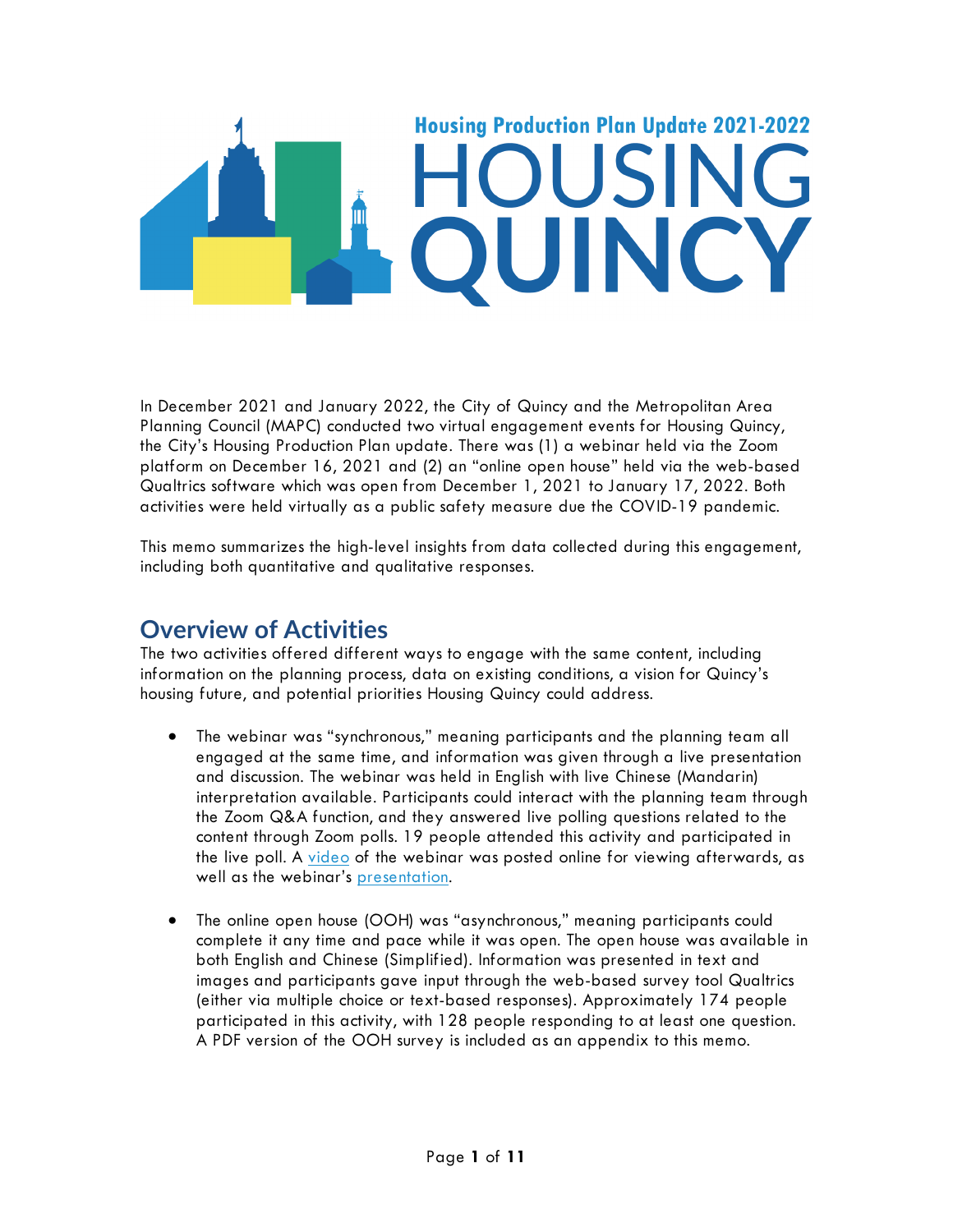The two events provided different formats to accommodate differing needs in the community. While survey/poll questions were substantively similar in each activity, they were phrased differently in order to meet the technical needs of the two activities. Given the low number of attendees in the live webinar, attendance and feedback at that event are not seen as representative of the entire community. As such, feedback from the webinar is briefly summarized below but not described in detail. The focus on this memo is on the online open house feedback.

# **Summary of Webinar Feedback**

Nineteen members of the Quincy community joined the live webinar on December 16. Comments heard during the webinar that supplemented the poll responses include:

- The Advisory Committee should be broadly representative and include residents
- Variances (to zoning regulations) are granted too frequently
- Developers should be paying a living wage to workers
- It is important to address traffic issues in the city
- There is a need for affordable housing for underserved populations, including extremely low-income individuals, and a more streamlined process for obtaining that housing
- New mixed-use developments are contributing to skyrocketing prices and rents

# **Online Open House Results**

Members of the Quincy community had the opportunity to participate in a go-at-yourown-pace online open house, which was open from December 1 through January 17. The OOH presented information and solicited feedback in these different sections:

- About You: Participants could choose to provide demographic and housing information about themselves.
- About the Plan: Participants were presented with background information about Housing Production Plans and the process for Housing Quincy.
- Existing Conditions Data: Participants were presented with data points on Quincy's population, housing stock, and housing affordability. After each section of data, participants could say whether that data was surprising or not and provide further feedback. Participants were also asked what housing issues they would like to learn more about and what data points are most important to highlight.
- Vision and Priorities: Participants offered five words that describe their vision for the future of Quincy and were asked how housing could play a role in achieving that vision. Participants then rated 18 potential housing priorities that the plan could address as a low-, medium-, or high-priority. Participants could also suggest additional priorities not included in the list.

# **Participant Profile**

Approximately 175 people participated in the OOH, with 128 answering at least one question. Six people completed the survey in Chinese. There were more responses for earlier questions than for later ones, which is often seen in public survey responses.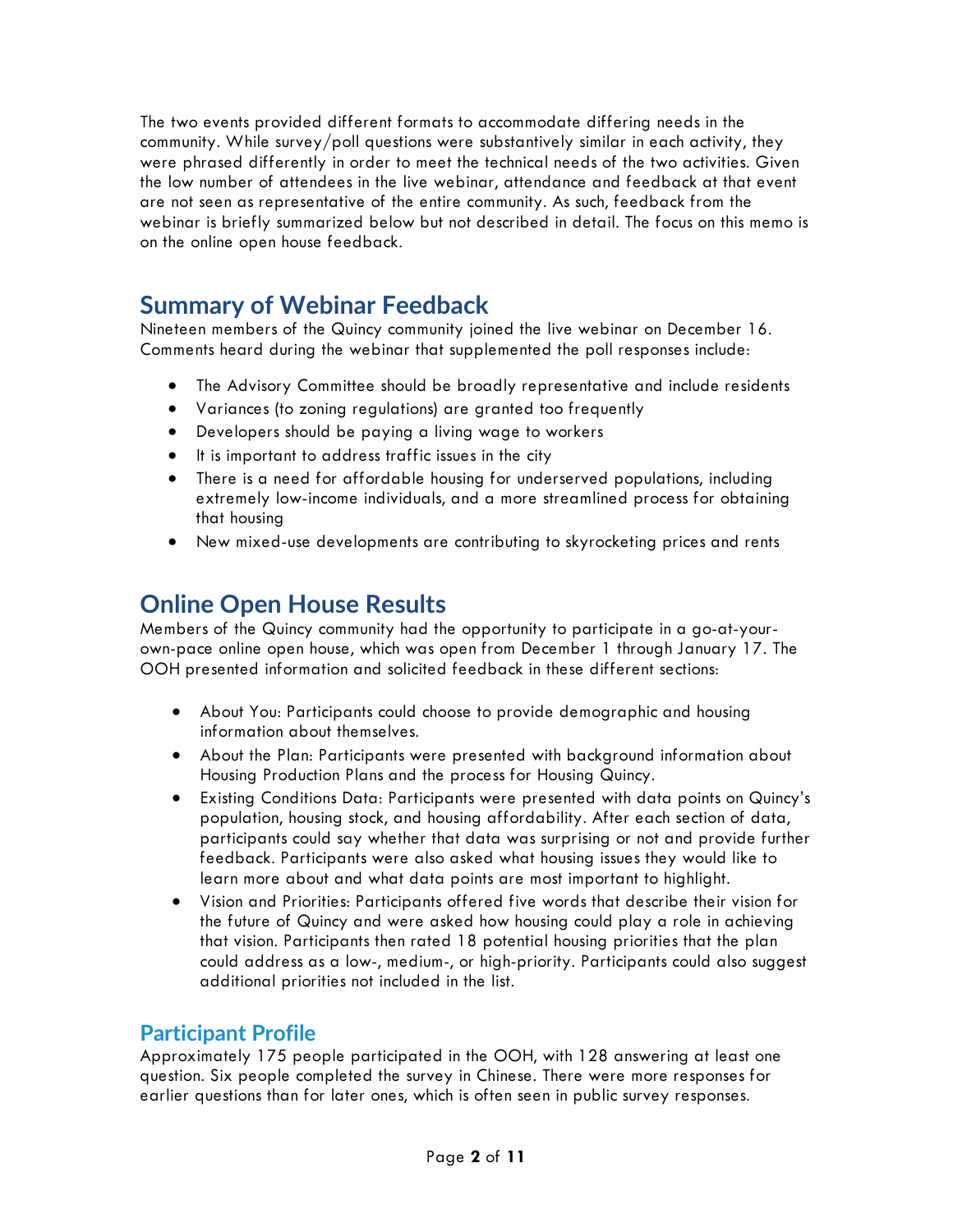Participants could choose to answer questions about their demographics and housing situation. Below their answers are roughly compared to Quincy's overall population, though these comparisons are not always direct and should be taken only as illustrative. Participation highlights include:

• 31% of OOH participants rent their home, compared to 54% of households that rent their home in Quincy.



#### **How would you describe your living situation?**

• 59% of participants live in single-family homes, while only 38% of housing units in Quincy are single-family homes. 14% of respondents live in duplexes and another 19% in multifamily properties of 4+ units.



#### **What kind of housing do you live in?**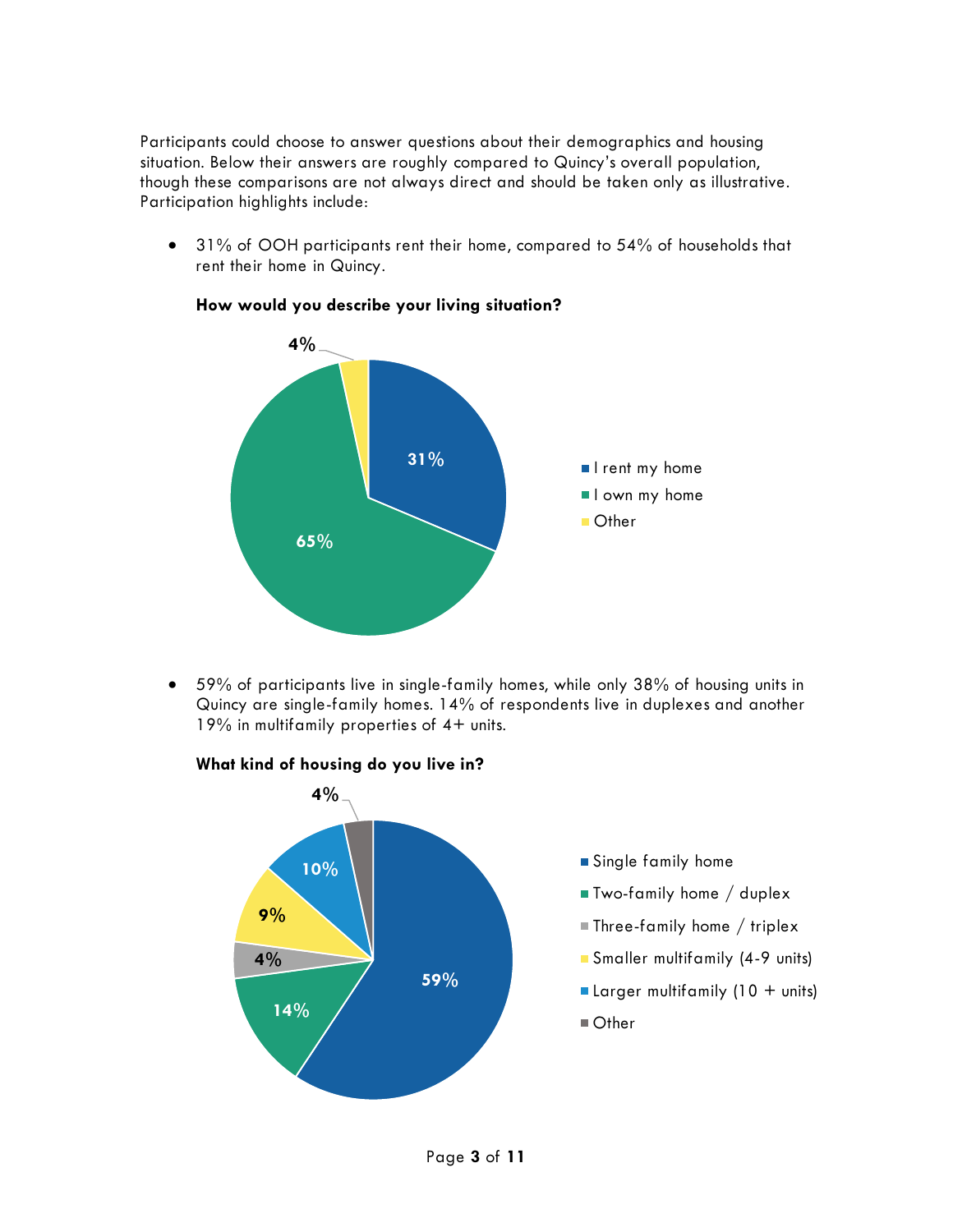• Respondents reflected a generally even distribution of adults ages 45 to 75. The largest share, 29%, are age 45-54, and 24% are age 65-74. Participation was lacking from seniors (age 75+) and younger adults, who made up just 14% and 15% of respondents, respectively.



• Participants were given a list of racial and ethnic categories they could identify with, and they could pick more than one category. 71% of participants identify as White alone and 21% identify as Asian. This is an underrepresentation of the Asian community in Quincy, which currently makes up 31% of the total city population. The percentages of respondents who identify as Black, Latinx/ Hispanic were also an underrepresentation of the share of those racial groups within Quincy overall.

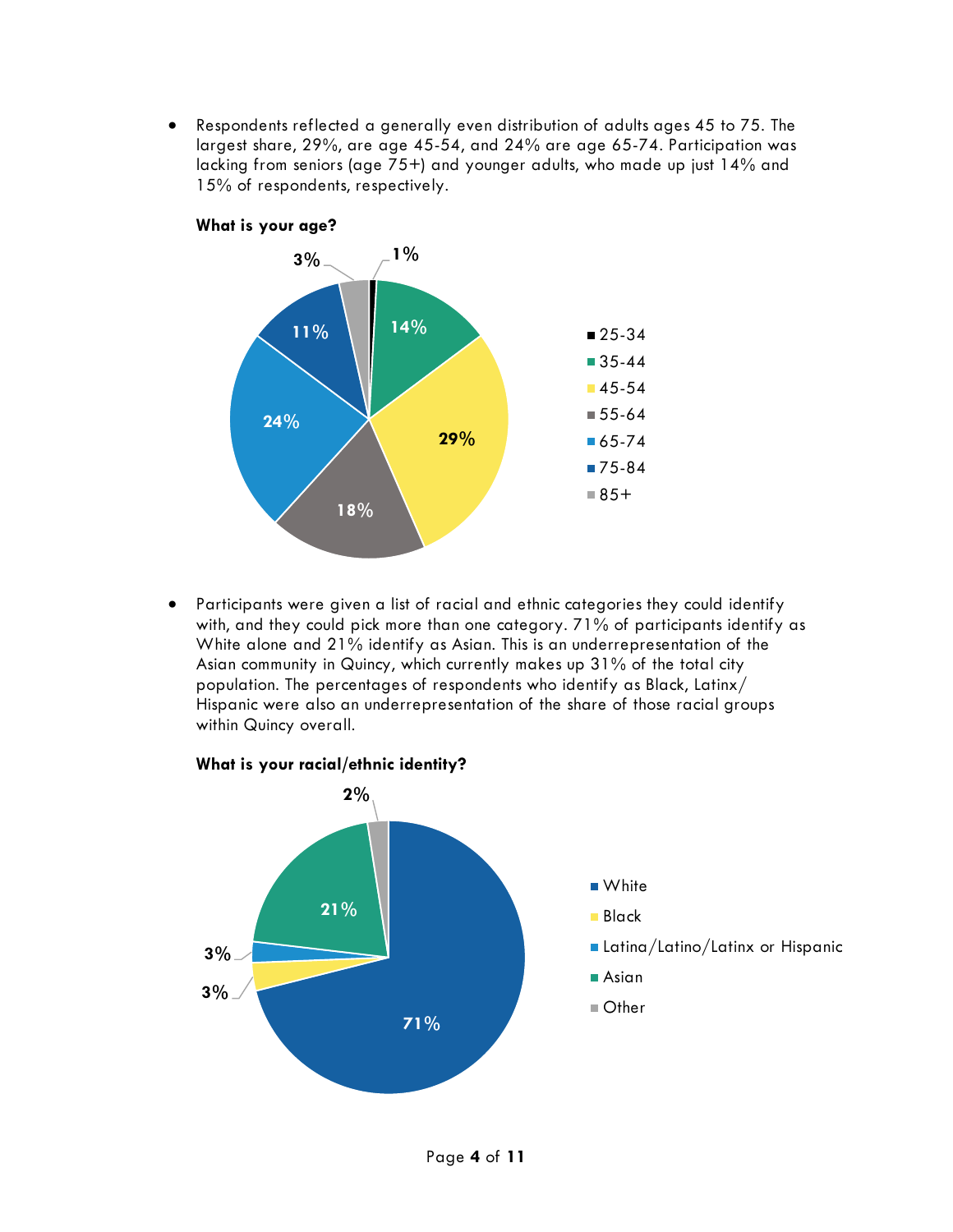• 33% of participants live in two-person households, 24% in four-person households, and 22% in three-person households. 13% live in one-person households and only 8% in households with five or more people.



#### **How many people live in your household?**

• Nearly half of respondents (45%) have lived in Quincy for 21 or more years. The next largest share (28%) has lived here for 3-10years. 19% of respondents have lived here for 11-20 years. Very few respondents have lived in Quincy for under two years.



#### **How long have you lived in Quincy?**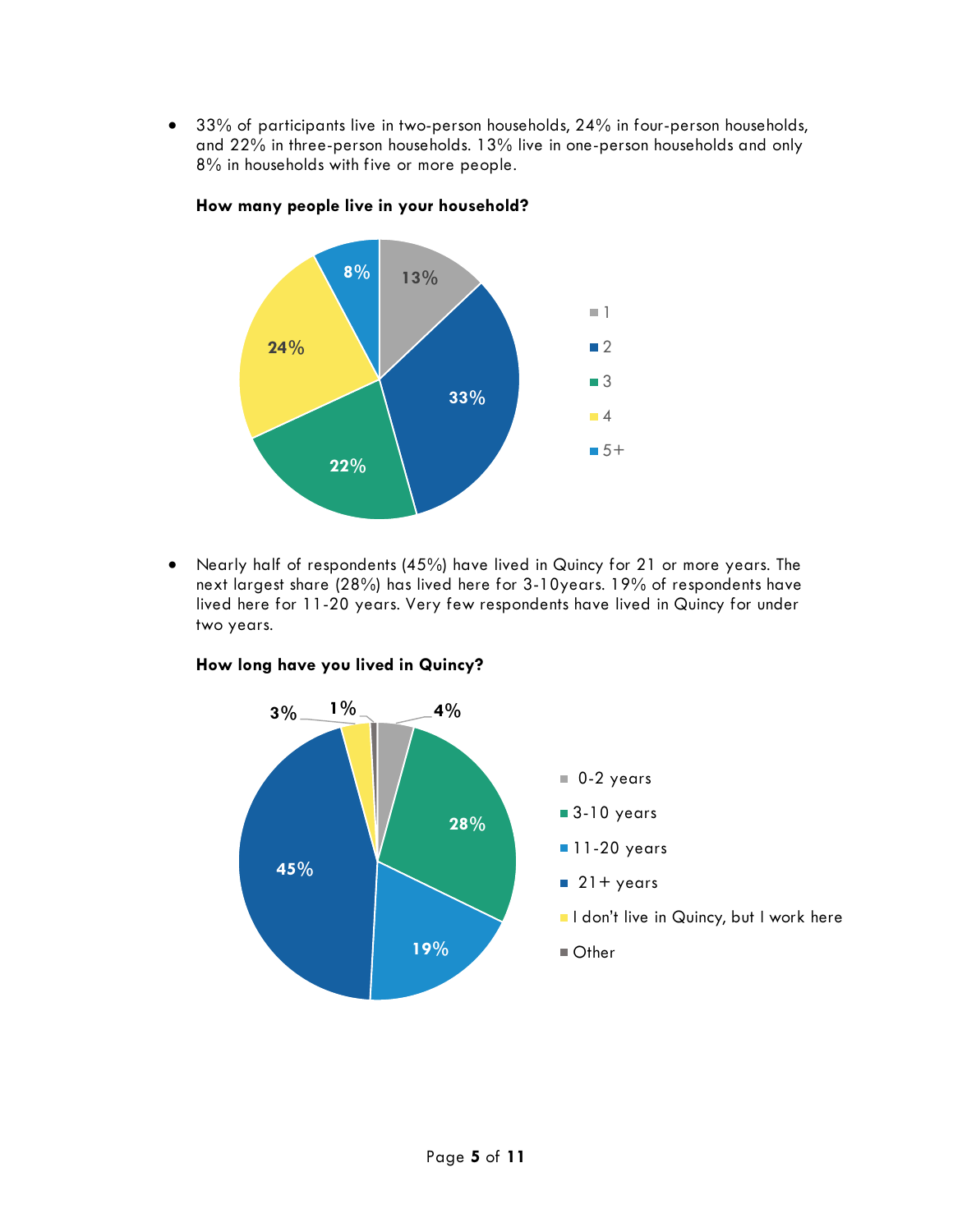For a number of reasons, participants in urban planning processes tend to be older, whiter, and more likely to be a homeowner than the population as a whole. This was generally the case for the winter public engagement activities associated with Housing Quincy. The composition of participants points to a need for more targeted outreach throughout the rest of this process to demographic groups who historically have not been part of housing planning efforts yet are greatly impacted by housing costs and availability. This includes:

- Renters
- People not living in single-family homes
- Young people
- Racial/ethnic minorities

### **Responses to Existing Conditions Data**

During the OOH, participants reviewed data on Quincy's population, housing stock, and housing affordability and were asked if each data point was surprising or not. Participants were overall not surprised by the data. The most surprising data points were the percentage of renters, the breakdown of housing stock by number of bedrooms, the amount of Affordable housing and the share of low-income households.

### **What data points about Quincy's population did you find surprising?**



### **What data points about Quincy's housing stock did you find surprising?**

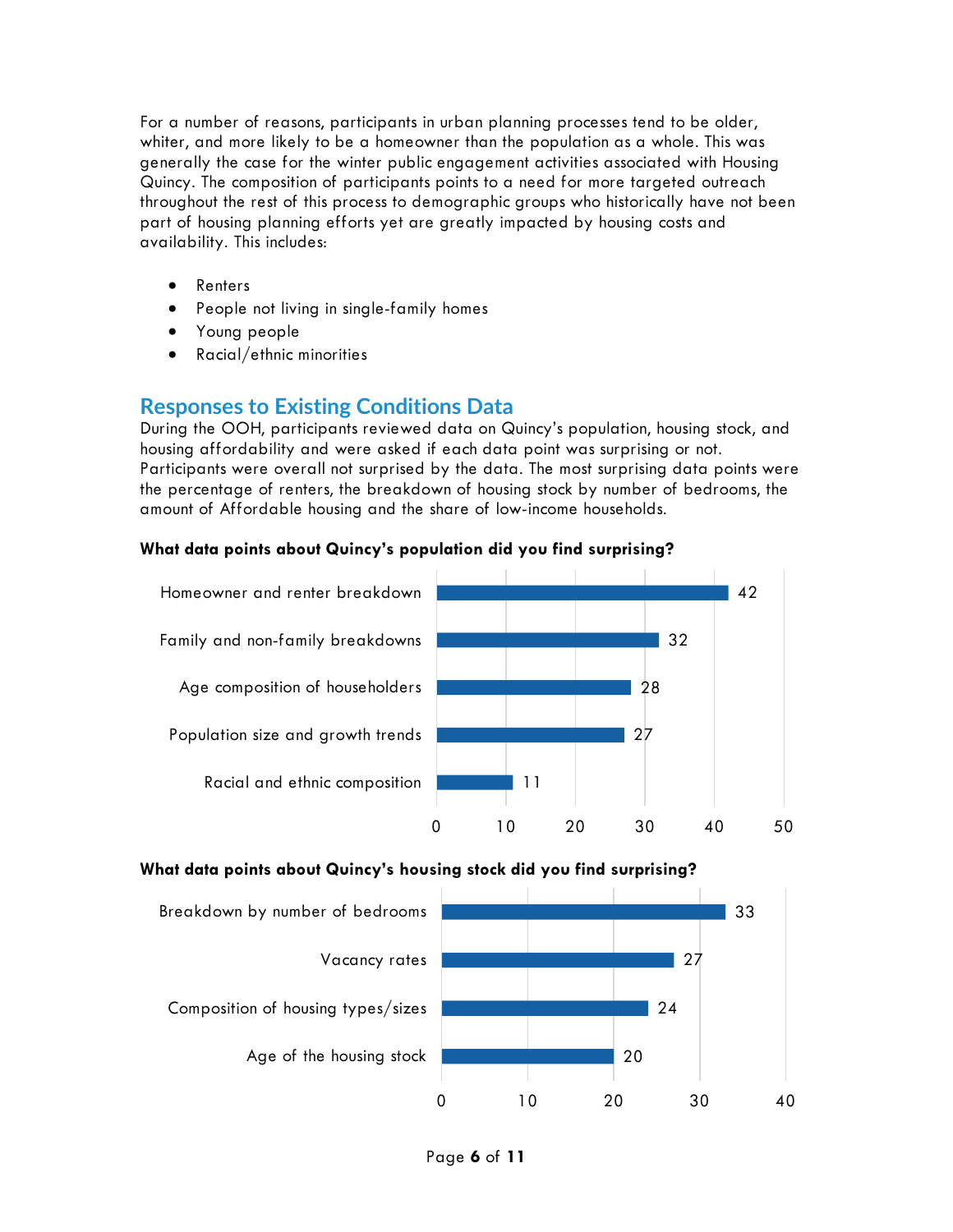

### **What data points about Quincy's affordability did you find surprising?**

Participants could also suggest additional data that was missing from the presentation, or housing issues they wanted to learn more about. Responses included:

- Accessibility/walkability of units to transit, retail, services
- Frequency/direction of household moves
- Financing for affordable units
- Traffic/parking impacts
- Units vulnerable to flooding
- Benefits for seniors
- Typical length of housing vacancy
- Infrastructure needs
- Investor ownership of buildings
- People renting rooms
- Condition of housing stock
- Workforce housing
- Racial homeownership/rental figures
- Equity disparities for low-income immigrants
- Impacts of redlining
- Tax increases
- Utility types and costs
- Vehicles per household
- Why people like to live in Quincy
- How supply/demand affect housing prices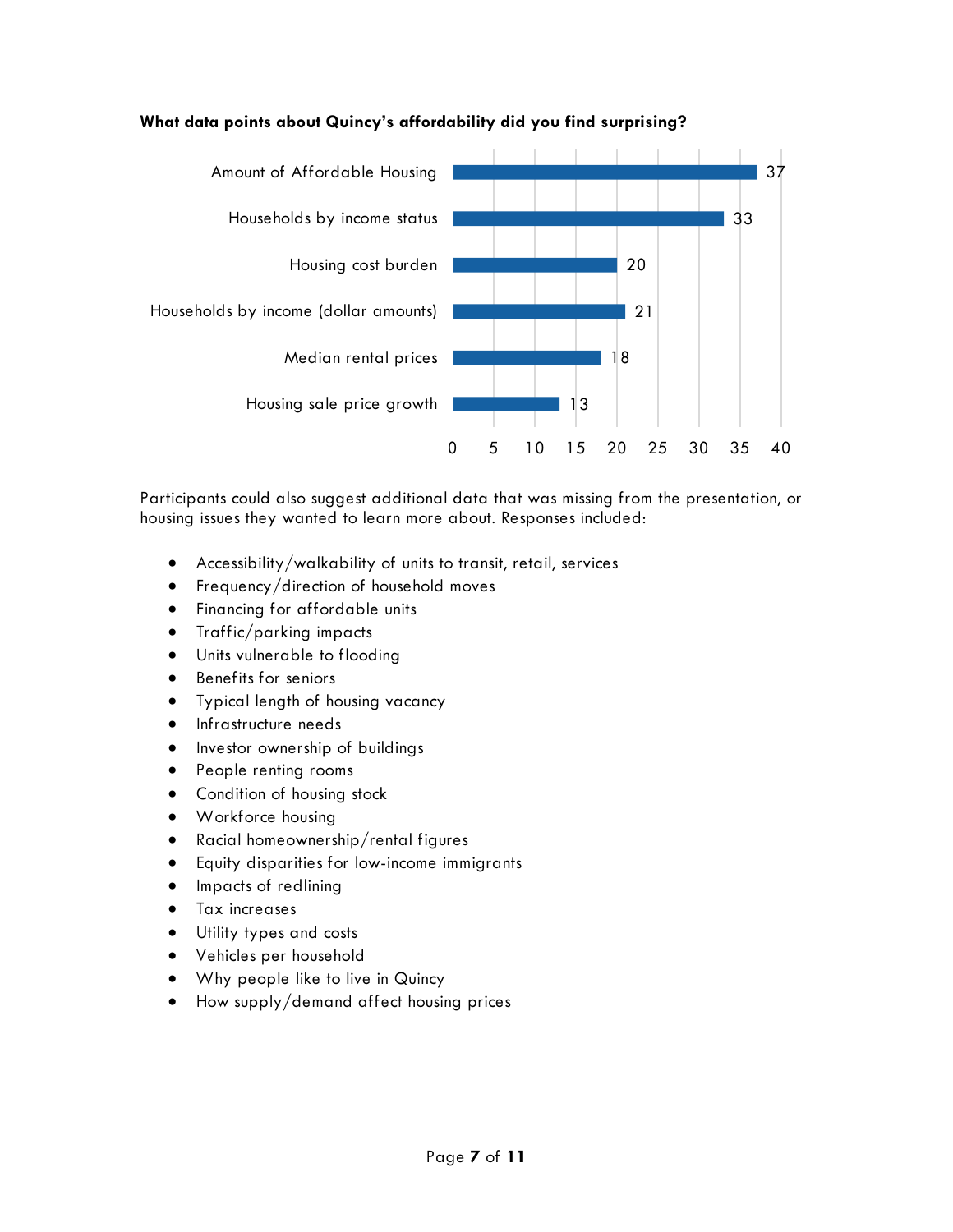# **Visioning**

Housing Quincy will ultimately state a vision for Quincy's housing future. This broad statement of values will provide overall direction to the plan and will be translated into specific housing strategies and actions.

OOH participants were asked to write five words describing their future vision of housing. Words related to affordability were the most common words in the visioning exercise, followed by words related to diversity, safety, and walkability. Words related to sustainability, vibrancy, cleanliness, and green spaces were also common. These popular themes provide an important direction for this process as it begins to define a vision statement, though the process must closely consider less popular themes as well. The word cloud below shows all the words mentioned two or more times.

### **What five words describe your vision for Quincy's housing future?**

well-planned **walkable** less-traffic walkable<br>public-transit schools retail<br>family-oriented accepting<br>pedd pedestrians sustainable friendly condos ainable friendly condos<sup>t</sup> trees<br>internet historical caring clean green seniors community-oriented inclusive less lower-taxes 1 traffic vibrant progressive equitable neighborly family-friendly maintained<br>welcoming  $\widehat{\text{safe}}$  stable healthy entertainment parking open community comfortable neighborhoods accessible hospital verse neighborhood subsidy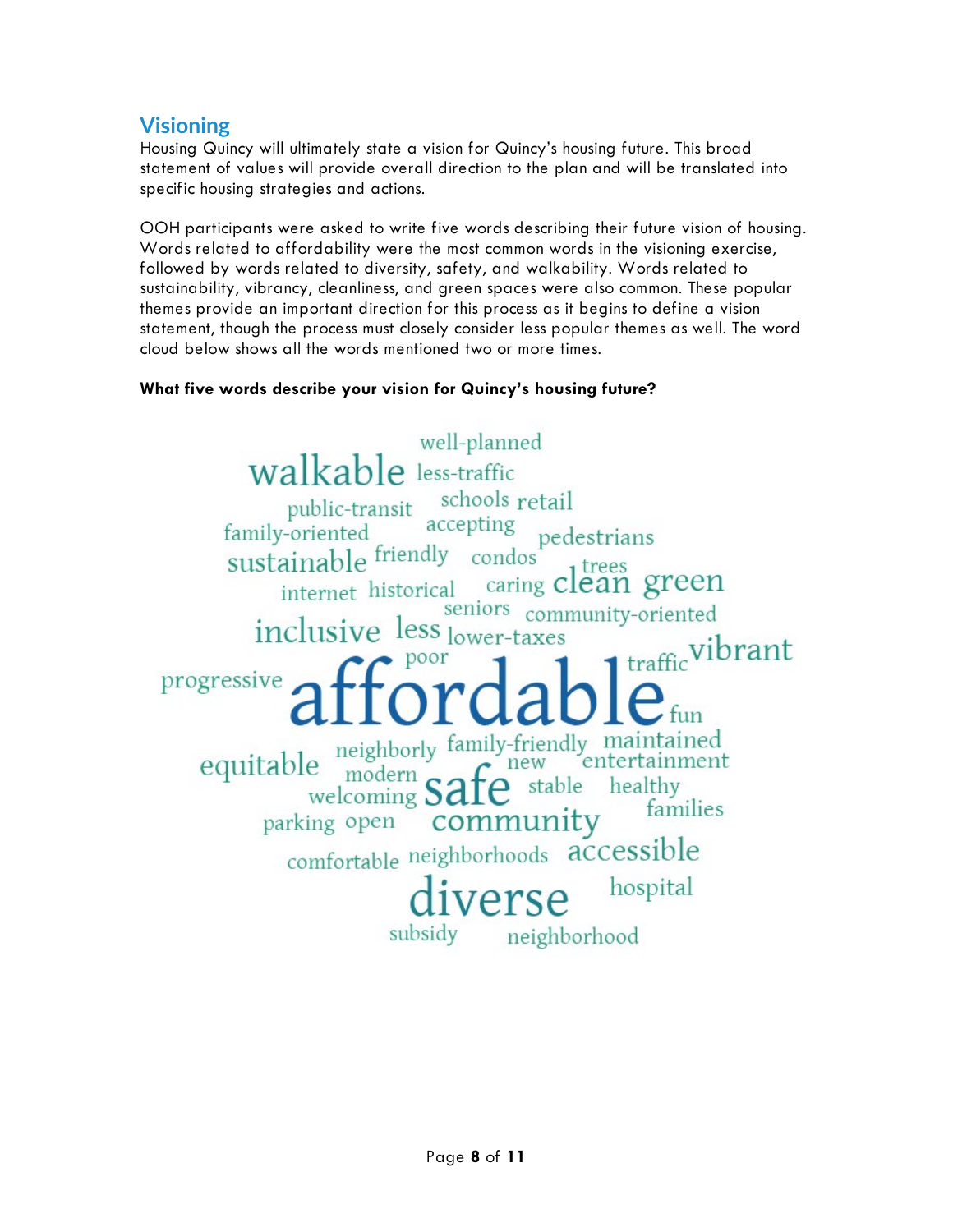## **Potential Priorities**

Participants were given a list of 18 potential housing priorities based on common housing needs and goals in the Greater Boston region. Participants rated each item as a low-, medium-, or high-priority, and could add additional comments on each item if necessary. The graph below shows all responses ranked by "high" priority votes.

|                 | 0                                                              |    | 50 |    |                         | 100 |
|-----------------|----------------------------------------------------------------|----|----|----|-------------------------|-----|
|                 | Support for seniors to stay in their homes                     | 53 |    | 18 | 12                      |     |
|                 | Housing affordable to low-income households                    | 50 |    | 30 | 4                       |     |
|                 | Housing accessible to people with disabilities                 | 49 |    | 28 | 7                       |     |
|                 | More or better homeownership options                           | 49 |    | 24 | 11                      |     |
|                 | A range of housing types                                       | 49 |    | 19 | 15                      |     |
|                 | Housing affordable to extremely and very low-income households | 44 |    | 27 | 13                      |     |
|                 | Housing for new families                                       | 42 |    | 35 | 6                       |     |
|                 | Housing affordable to moderate-income households               | 40 |    | 34 | $\overline{\mathbf{z}}$ |     |
|                 | Housing near amenities (local retail, parks, etc.)             | 40 |    | 30 | 13                      |     |
|                 | Housing near transportation options                            | 39 |    | 34 | 12                      |     |
|                 | More or better rental options                                  | 38 |    | 31 | 15                      |     |
|                 | Racial and ethnic integration in housing                       | 33 | 34 |    | 17                      |     |
|                 | More mixed-use development                                     | 28 | 33 |    | 23                      |     |
|                 | Multi-generational housing options                             | 27 | 36 |    | 21                      |     |
|                 | Choices for downsizing                                         | 25 | 36 |    | 21                      |     |
| ■ High priority | Housing near jobs                                              | 25 | 31 |    | 28                      |     |
| Medium priority | Housing for single people                                      | 22 | 30 | 31 |                         |     |
| Low priority    | Smaller housing options                                        | 20 | 37 |    | 25                      |     |

As shown above, seven items received over 40 high priority votes:

- Support for seniors to stay in their homes: 53 votes
- Housing affordable to low-income households (up to 80% of AMI): 50 votes
- Housing accessible for people with disabilities: 49 votes
- More or better homeownership options: 49 votes
- A range of housing types (such as single-family homes, duplexes, small and/or large multifamily buildings): 49 votes
- Housing affordable to extremely low-income (up to 30% AMI) and very lowincome households (30-50% of AMI): 44 votes
- Housing for new families: 42 votes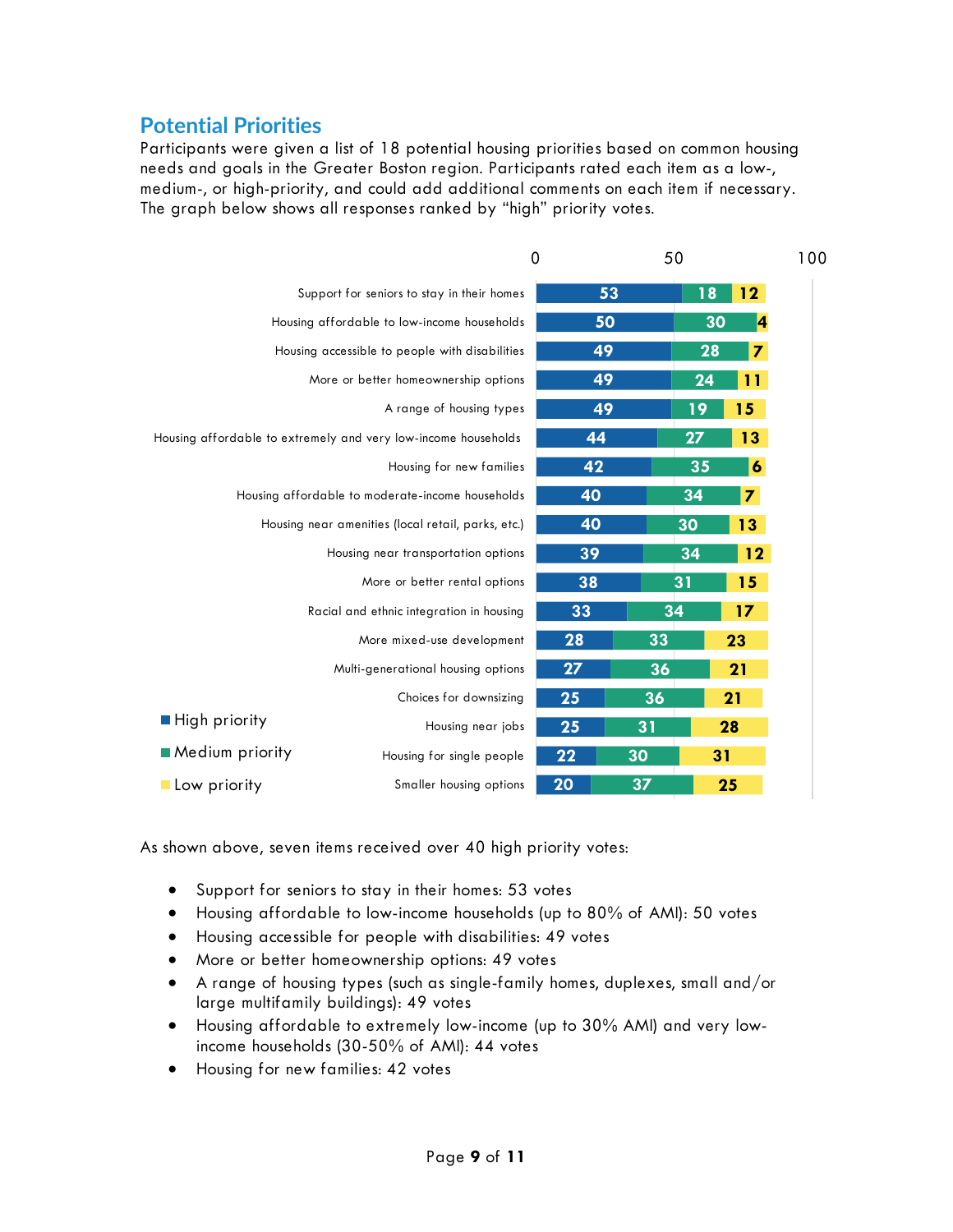"Housing for single people," "smaller housing options," and "housing near jobs" were the least popular priorities. These three received the least votes for high priority and the most votes for low priority.

Respondents also offered other priorities not included in the list:

- Sustainability/climate resilience
- Stopping new construction
- Making it easier to build new housing and for properties to be maintained or renovated

# **Discussion**

The winter engagement data provides an important basis for further discussion about the future of Quincy's housing. These activities gave insight into the needs and desires of the Quincy community, and this section articulates some of those insights that will help guide future engagement and analysis.

### **Addressing Housing Misconceptions**

While no single data point was rated as surprising by more than a third of open house participants, the following six data points were rated by surprising by more than 30 participants. Participants were most surprised by:

- Households by tenure (homeowner/renter): the high share of renters
- Family and non-family breakdown: the high share of non-family households
- Housing units by number of bedrooms: the lack of family-size units (3+ bedrooms)
- Amount of Affordable Housing: the overall lack of Affordable Housing supply
- Households by income status: the actual dollar amount that qualifies as low-income and the number of households who are low-income

This list of surprising data points could point to some relatively widespread misconceptions or "myths" about housing in Quincy. Moving forward, the plan can look to addressing these myths though further education and public discussion.

## **Establishing Plan Priorities**

Participants' feedback on housing priorities shows strong support for many of the possible options provided. Seven items received over 40 high priority votes and another four received over 35 votes.

When considering the ranking of priorities by high and medium votes (combined), six of the seven top priorities remain highly ranked. Though there were some exceptions, the results show general agreement on the top housing priorities in Quincy:

• "Housing for new families," "housing for moderate-income households (between 80-100% AMI)," and "housing near transportation options" all received some of the most votes as both high and medium priority. This feedback indicates these three topics are generally strong priorities across the community.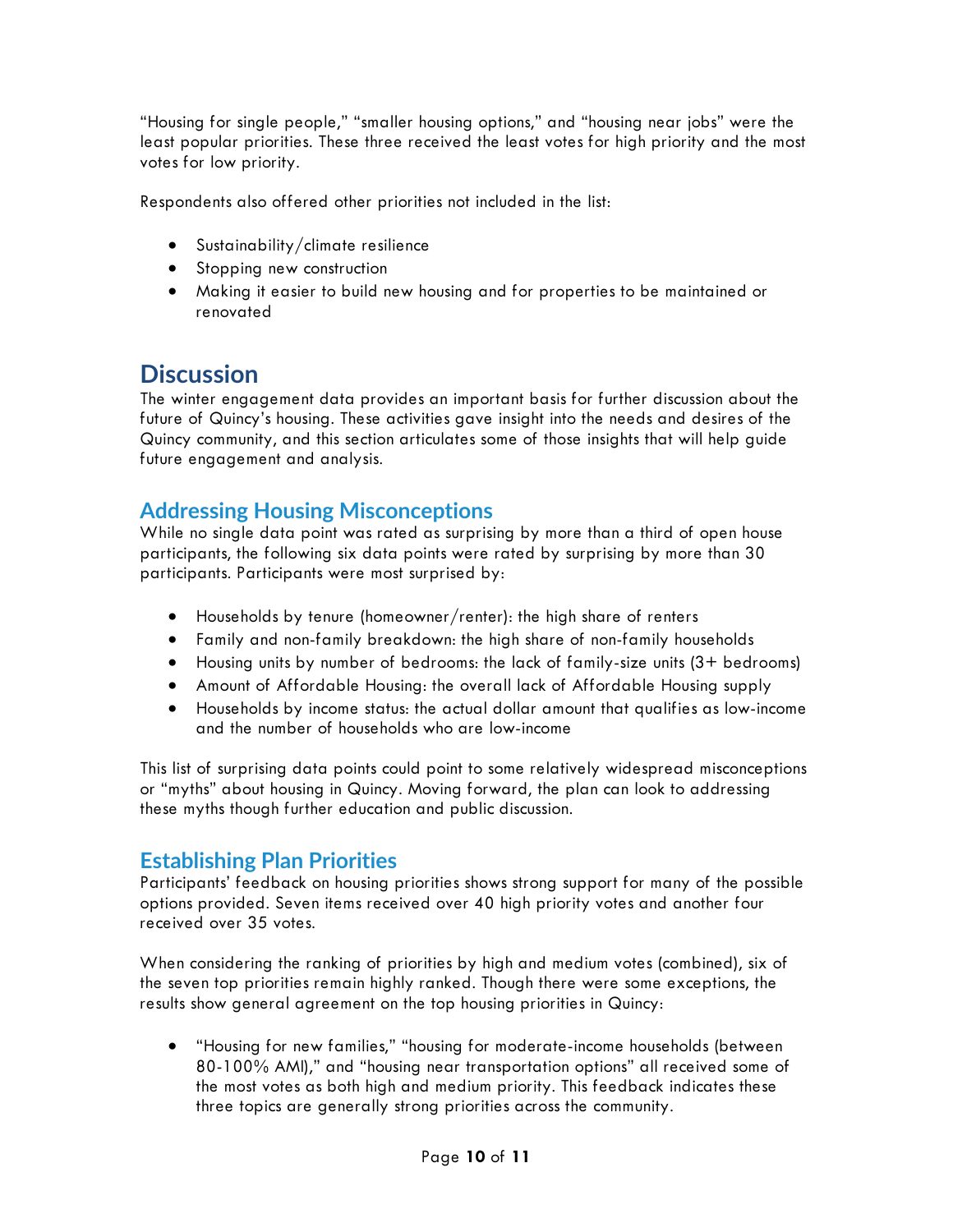- "Housing affordable to low-income households (up to 80% AMI)" and "housing accessible to people with disabilities" received some of the most high priority votes but significantly less medium votes (30 and 28, respectively).
- "A range of housing types" received many high priority votes but much fewer (19) medium votes, perhaps indicating less of a priority for the community.

Respondents' open-ended responses to the priority options reflect important trends and considerations for Housing Quincy:

- While "support for seniors to stay in their homes" received the most "high priority" votes, some respondents expressed the need for seniors to be able to downsize from large homes that could better serve families. However, "choices for downsizing" ranked near the bottom of the priorities and some respondents commented that they did not know what downsizing meant. Going forward, the project team should be sure to define downsizing and any other terms that the public may not be familiar.
- "Racial and ethnic integration" was a medium-ranked priority. Responses to the visioning questions also reflected divergent opinions on the need to specifically increase racial diversity in Quincy beyond increasing Affordable Housing options generally.
- While "housing near transportation options" was a highly ranked priority, some respondents noted that such housing still needs to be affordable and accessible, and use of public transit needs to be encouraged.
- "More or better rental options" was a medium-ranked priority; many respondents commented that there are already lots of rental options, and the City should prioritize homeownership instead.
- Although "smaller housing options" was a low-ranked priority, many of the openended responses indicated a desire for smaller homes or housing typologies (like in-law apartments, starter homes, etc.).

### **Disagreement and Consensus**

This memo focused on common themes and responses in the engagement data in order to identify actionable insights. These commonalities should not be mistaken for consensus, however. There was disagreement in the community's vision for the future and on specific priorities. It is important to understand what opinions are popular in the Quincy community, but it is equally important to consider that not all respondents felt the same way. Disagreement is good, as it highlights the diversity of needs experienced in any community. Moving forward, this process will work to accommodate the many voices and views found in Quincy, and ultimately to meet housing needs in line with the community's vision for its housing future.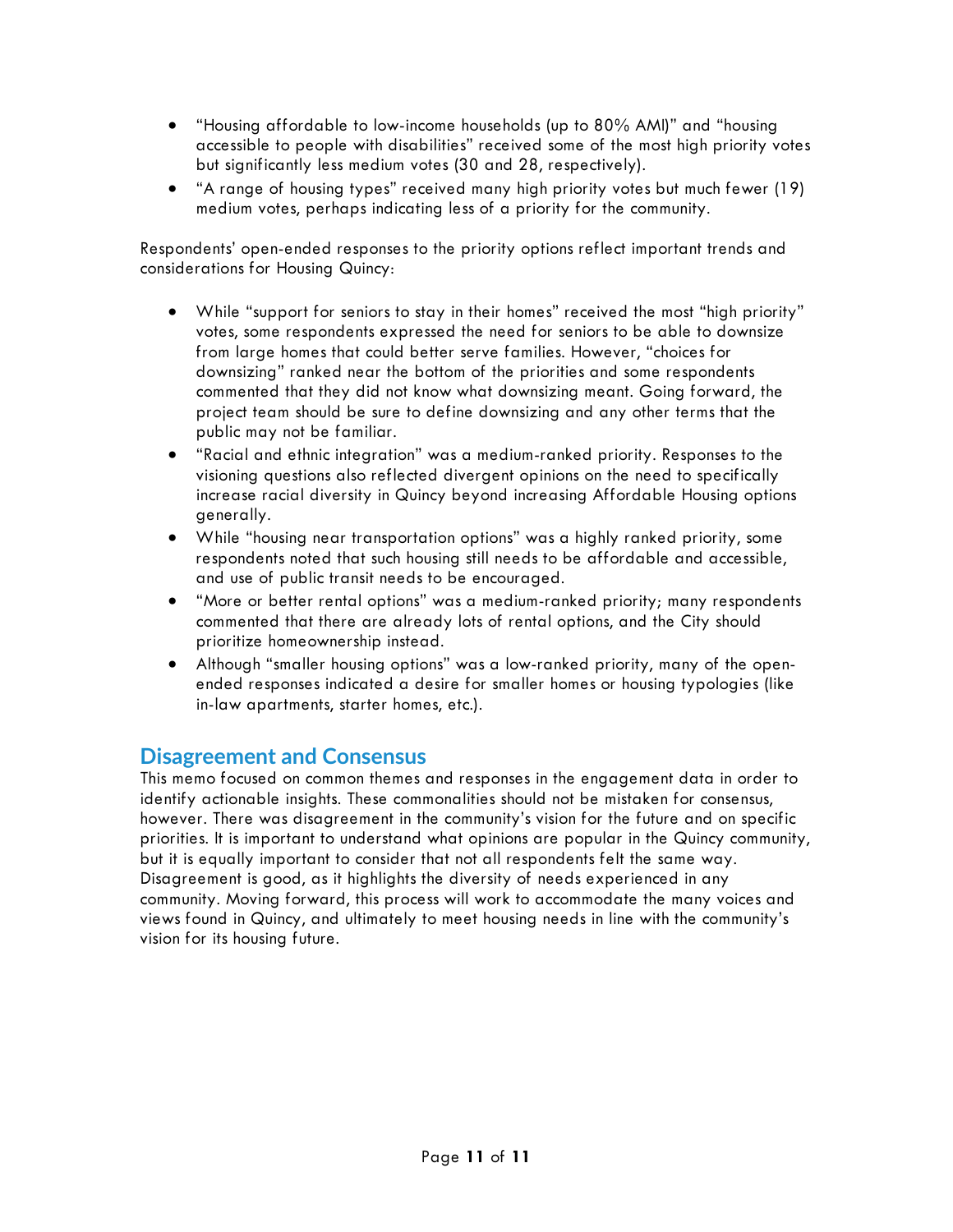# **Appendix: Online Open House Activity**

## **Welcome!**

Welcome to the first "online open house" for **Housing Quincy**! This activity is the first part of a community-driven Housing Production Plan (HPP) process to plan for the future of housing in Quincy. Input received throughout this process will lead an actionable plan for the City of Quincy to adopt and implement over the next five years.

Due to the ongoing COVID-19 pandemic, public engagement will be conducted remotely in order to ensure maximum participation as well as safety. Digital engagement activities such as these will replace traditional public forums but are meant to provide the same information and generate substantive feedback from participants.

During this activity, you will be presented with data on existing conditions related to Quincy's population, housing stock, and affordability, and you will have an opportunity to weigh in on potential goals for the plan.

The online open house takes 30-60 minutes to complete if all the information is carefully reviewed. You can stop and start the activity as you please, and your responses will be saved for when you return (as long as your web browser has cookies enabled, which the default setting for most people). Feel free to use the "Table of Contents" to move around between pages in the open house. The "Table of Contents" can be found on the left side of each page or by pressing the three-line icon at the top left.

*Quincy has partnered with the Metropolitan Area Planning Council (MAPC) to conduct the HPP process and produce the plan. Visit mapc.ma/housing-quincy for additional information on the planning effort and for ongoing updates on the planning process. You can also sign up for email updates at mapc.ma/housing-quincy-email.*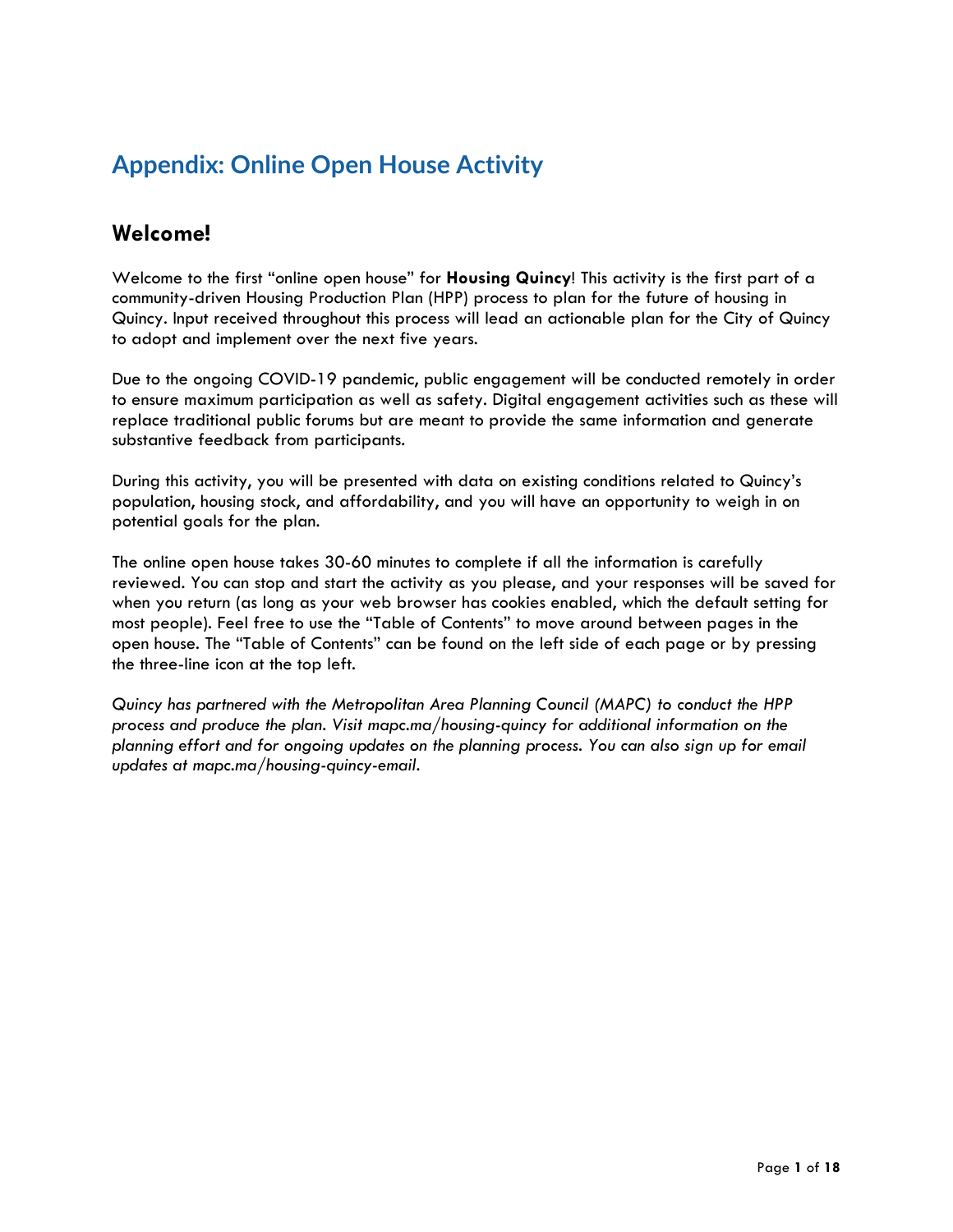# **About You**

First, we would like to better understand who is participating in this activity. We want to ensure that those we engage throughout this process accurately reflect Quincy's demographics. All questions are optional.

How would you describe your living situation?

- I rent my home
- I own my home
- Other

What kind of housing do you live in?

- Single-family home
- Two-family home/duplex
- Three-family home/triplex
- Smaller multifamily (4-9 units)
- Larger multifamily (10+ units)
- Other

How old are you?

- 0-17
- 18-24
- 25-34
- 35-44
- 45-54
- 55-64
- 65-74
- 75-84
- $85+$

Which categories below best describe your racial/ethnic identity? (select all that apply)

- White
- Black
- Latina, Latino, Latinx, or Hispanic
- Asian
- **•** Indigenous or Native American
- Other

How many people live in your household?

- 1
- $2$
- 3
- 4
- $-5+$

How long have you lived in Quincy?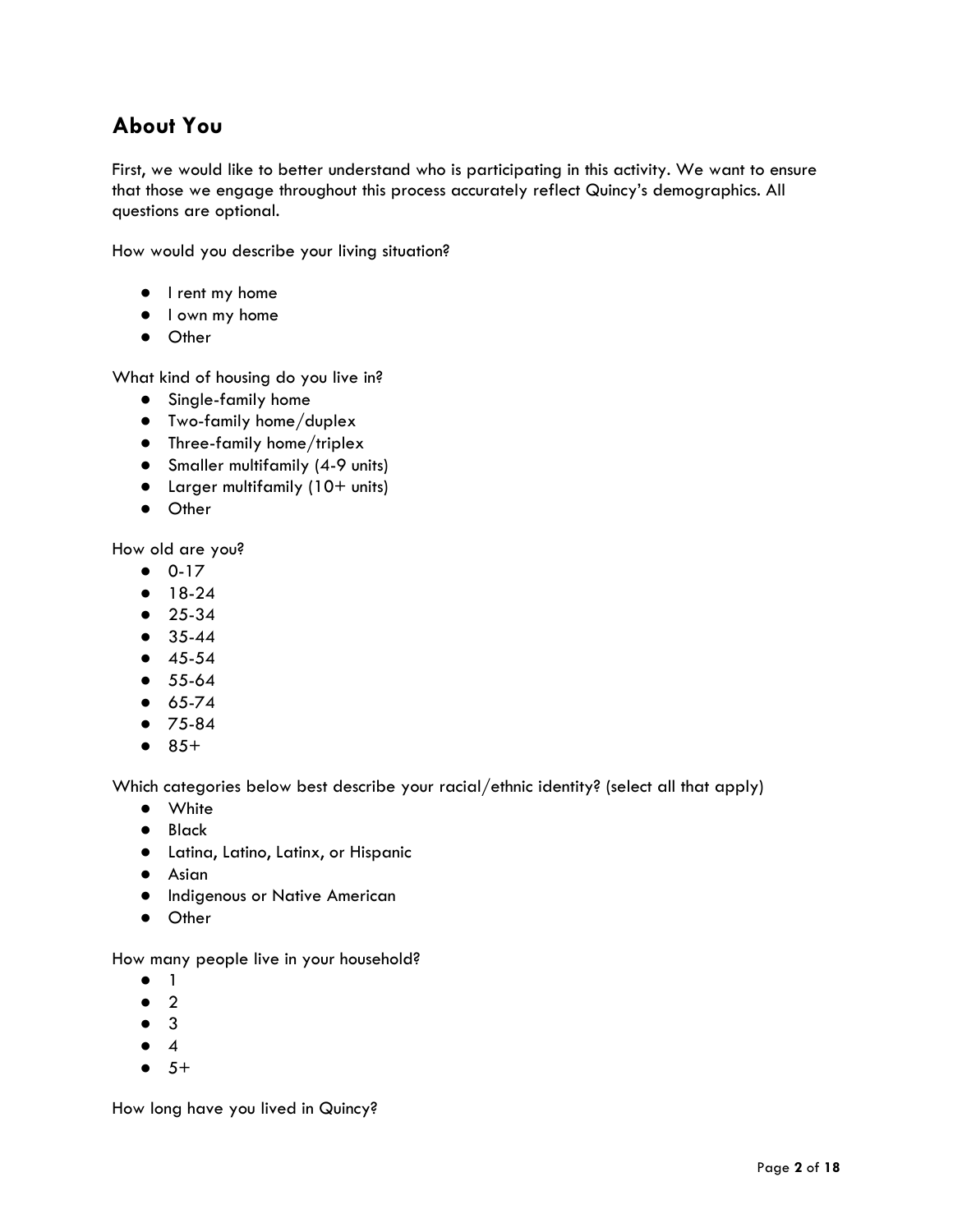- 0-2 years
- 3-10 years
- $\bullet$  11-20 years
- $\bullet$  21+ years
- I don't live in Quincy, but I work here
- Other

*The next part of the online open house provides some background information on what a Housing Production Plan (HPP) is.*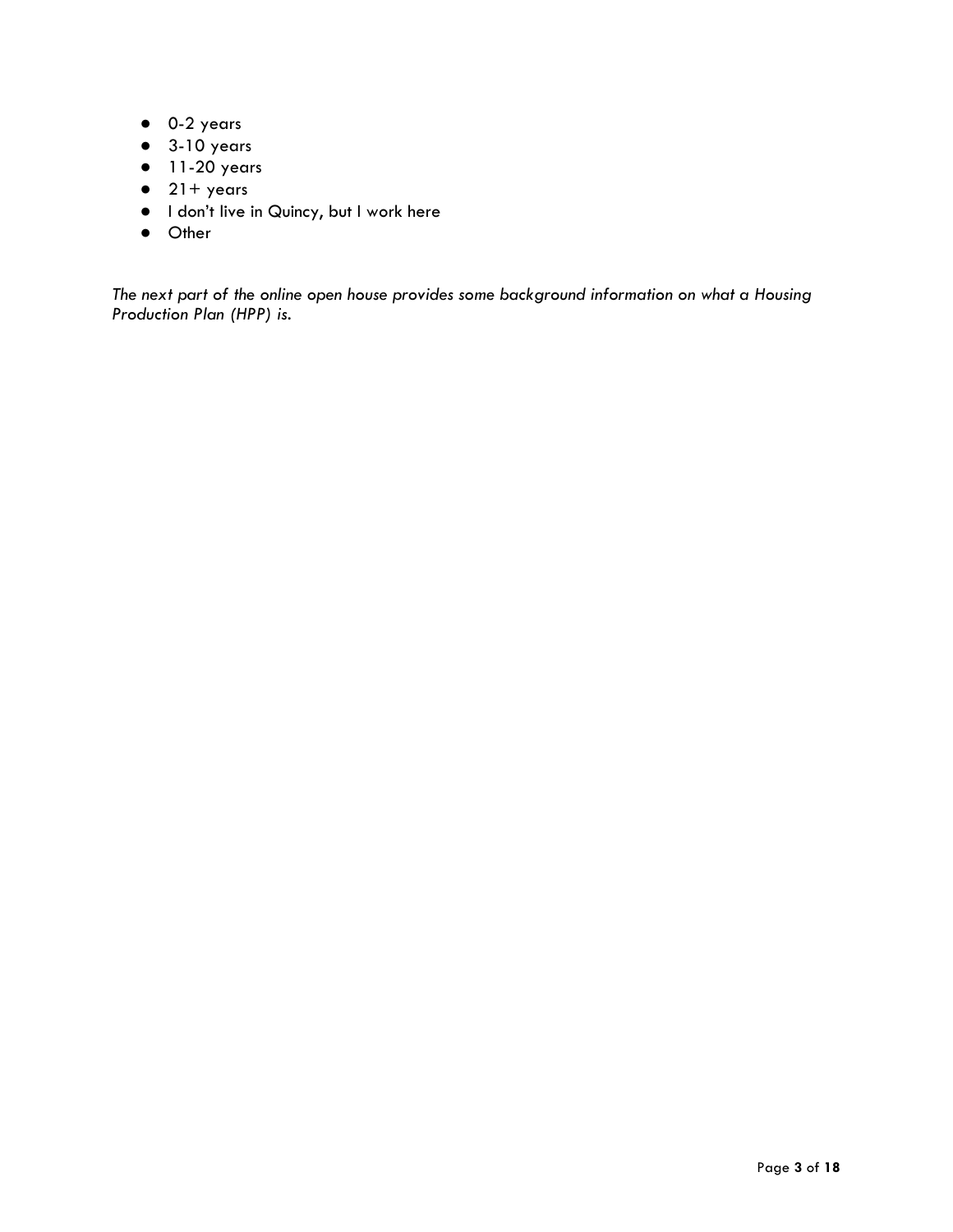# **About this Plan**

**Housing Quincy** is a community-driven process to set the direction of housing policy and development over the next five years. This project is an update to the last Housing Production Plan (HPP), which was completed in 2016. The City is undertaking this plan with the help of the Metropolitan Area Planning Council (MAPC), the regional planning agency for the Greater Boston region. Housing Production Plans are a specific plan type defined under Massachusetts state law and regulated by the state's Department of Housing and Community Development (DHCD).

#### HPPs help communities **understand their housing needs, set housing goals, and identify strategies to achieve them**.

The requirements for HPPs are defined in state law (M.G.L. Chapter 40B). The plan must contain the following elements:

- 1. Assessment of housing needs and demand
- 2. Analysis of development constraints
- 3. Identification of opportunity sites for new housing development
- 4. Housing goals for the next five years, including numeric targets for new housing production
- 5. Specific policies and programs that will help achieve housing goals

#### **We need your help to make this plan. Your help is especially important now as we assess housing needs and respond to those needs with housing goals.**

By the end of the **Housing Quincy** process, we will have a complete Housing Production Plan. To go into effect, the plan must be adopted by the City Council and Planning Board and approved by DHCD.

*The next part of the online open house reviews the data on Quincy's population, housing stock, and housing affordability using the most recent and best available data.*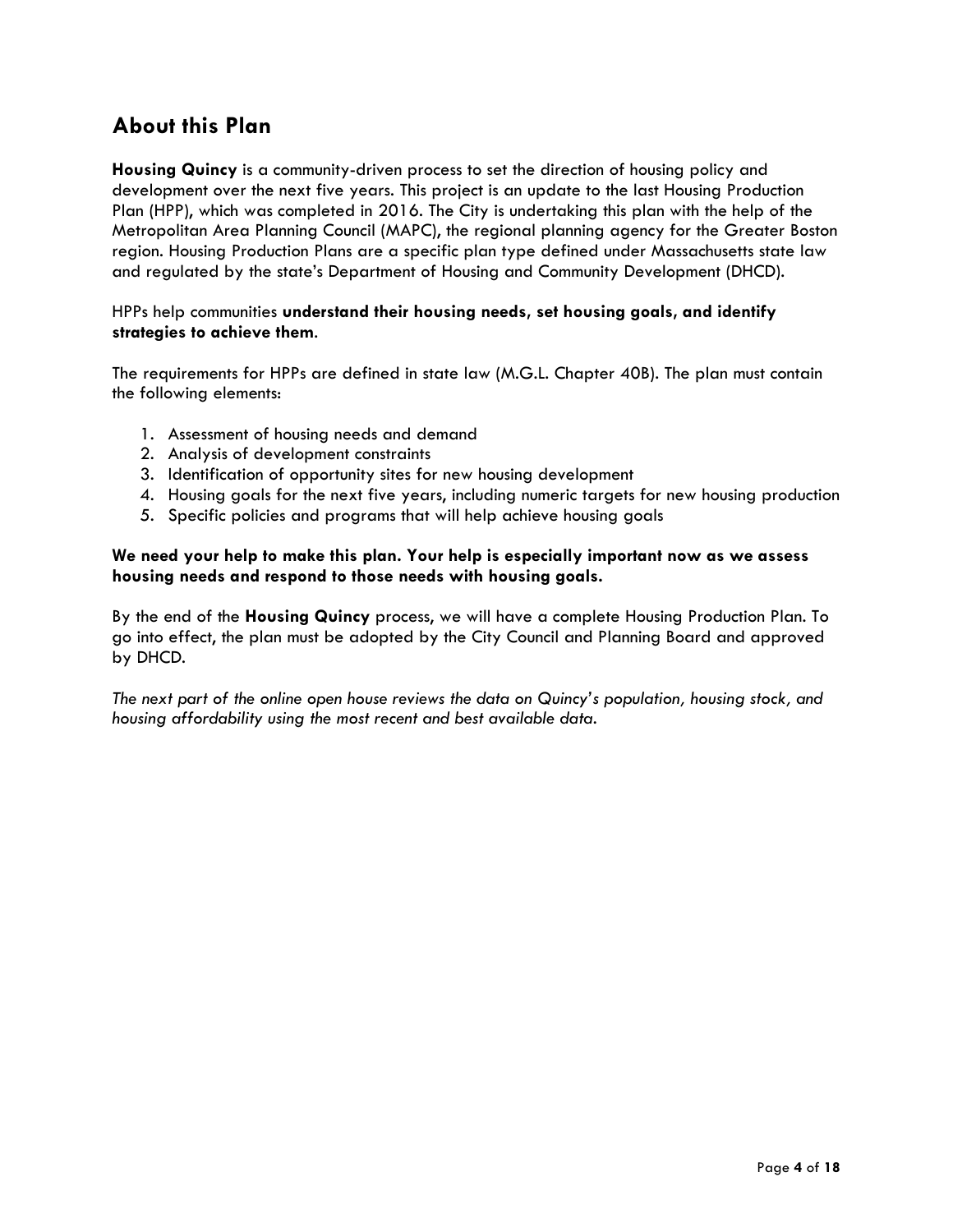# **Population**

### **Population Growth**

Quincy's population is the highest it has ever been and it continues to grow, with an increase of over 10% between 2010 and 2020. Compared to similar context communities\*, Quincy experienced the highest growth rate of all cities other than Malden.



\**In order to understand Quincy's housing and demographic data in context and how it compares to other municipalities in the Boston region, the project team selected a list of "context communities." These cities were chosen based on their similarity to Quincy across a large set of quantitative data as well as on their usefulness for comparison to Quincy. This includes communities like Medford that share many traits with Quincy, as well as communities like Somerville, which are more dissimilar but illustrate the effects of even greater housing demand.*

### **Race and Ethnicity**

Quincy's population continues to become more racially diverse. The proportion of residents who identify as Non-Hispanic White is down from 67% in 2010 to 54% as of 2020. Residents who are Asian make up 31% of the total population, an increase of almost 50% since the last HPP.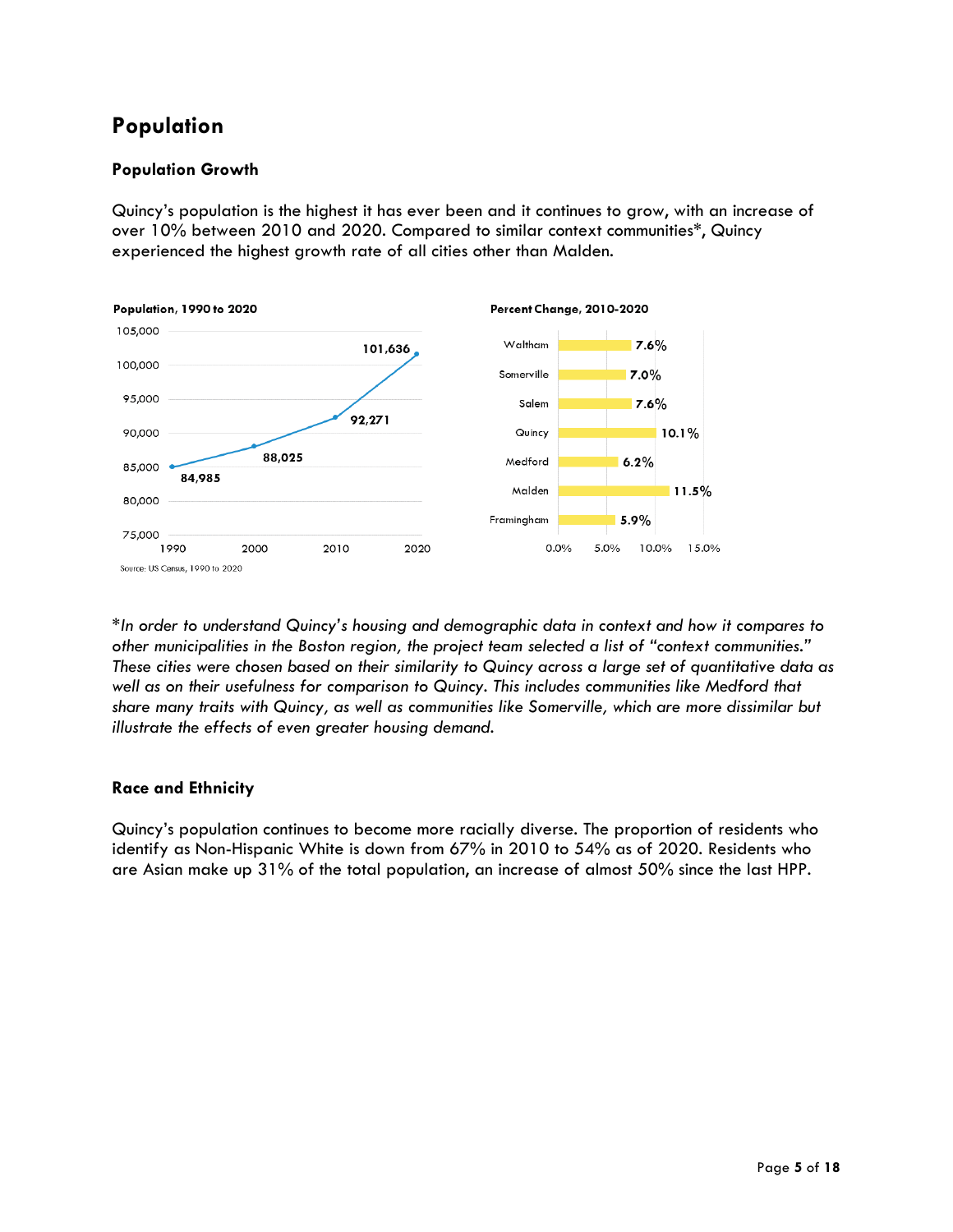#### **Proportion of Population by Race**



#### **Age**

Due to rising life expectancy and declining fertility rates, communities across the Commonwealth are aging and Quincy is no exception. Since the last HPP, the number of residents in the  $65+$ demographic grew the most  $(+11\%)$  while the number of residents in the 18-24 demographic experienced the greatest decrease (-15%).

As people age, their housing needs often change. Some older households want to downsize from larger to smaller homes and some may seek dedicated senior communities. Others may seek aging-friendly and accessible homes or wish to retrofit their current home to become more agingfriendly. With a growing senior population, their housing needs will continue to be an important consideration for the community.

Percent Change in Population by Age, 2013 to 2019



#### **Renting and Homeownership**

A small majority of Quincy householders are renters. Compared to context communities, Quincy has a lower proportion of rental units than Somerville and Malden, but higher than Framingham,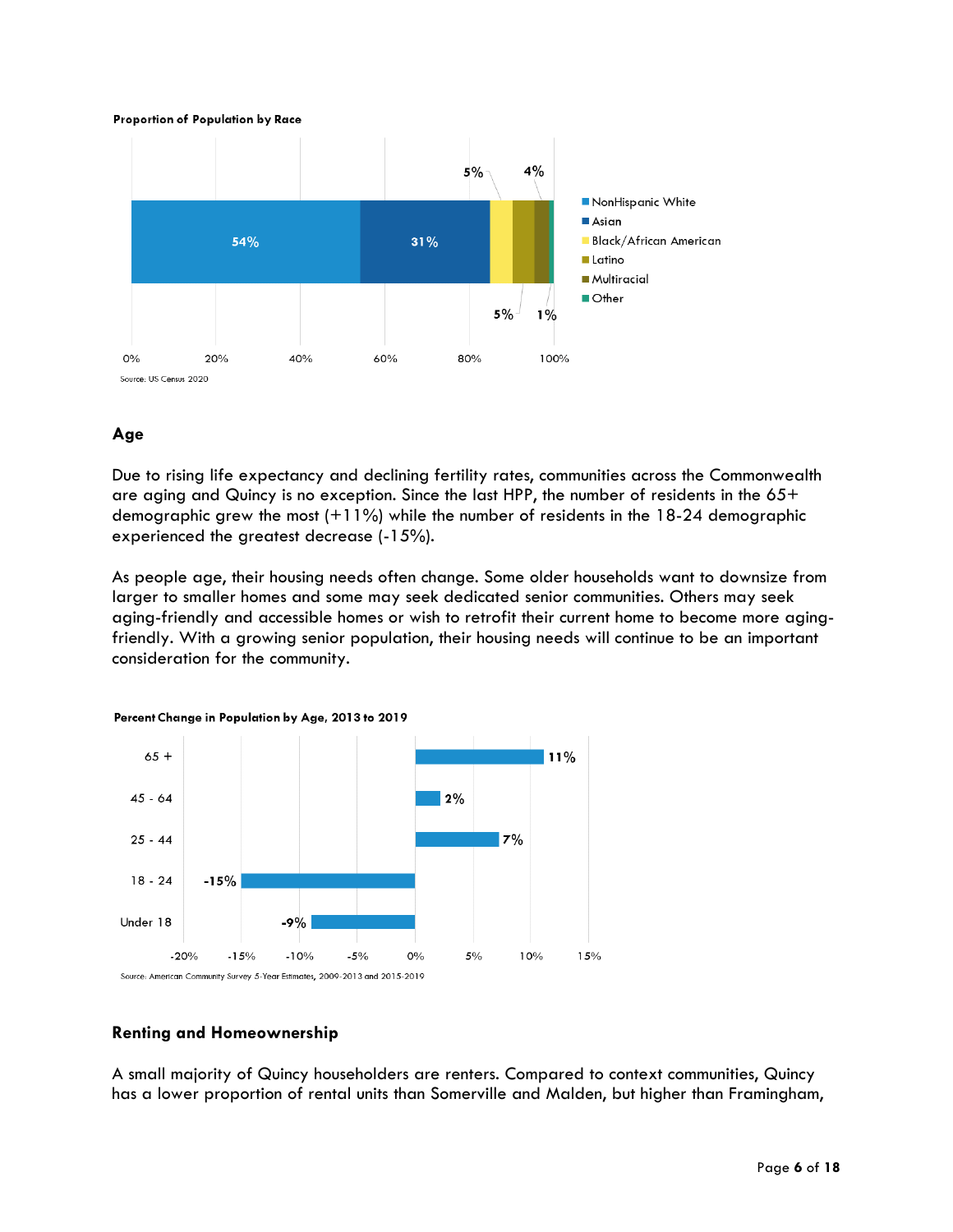Medford, Salem, and Waltham. Renting can be a less stable housing option and renters can face much higher housing insecurity than homeowners as the housing market changes. However, homeowners and renters are not fixed categories. People may start out by renting in Quincy and eventually purchase a home here, while some homeowners (often downsizing seniors) may sell their home and transition to renting. These processes are natural, and both homeowners and renters are critical to the Quincy community.



#### **Households and Families**

A household is one or more people who regularly occupy the same home. Just over half of Quincy households are families. Of the non-family households, most are people living alone. A third of non-family households are seniors living alone. For any given person, their household type will likely change over time, and all household types have a place within the Quincy community.



Source: American Community Survey 5-Year Estimates, 2015-2019

Despite a large increase in population (+10.1%) over the last decade, the number of households in Quincy has grown at a much smaller rate  $(+1.3%)$ . A growing population with stagnant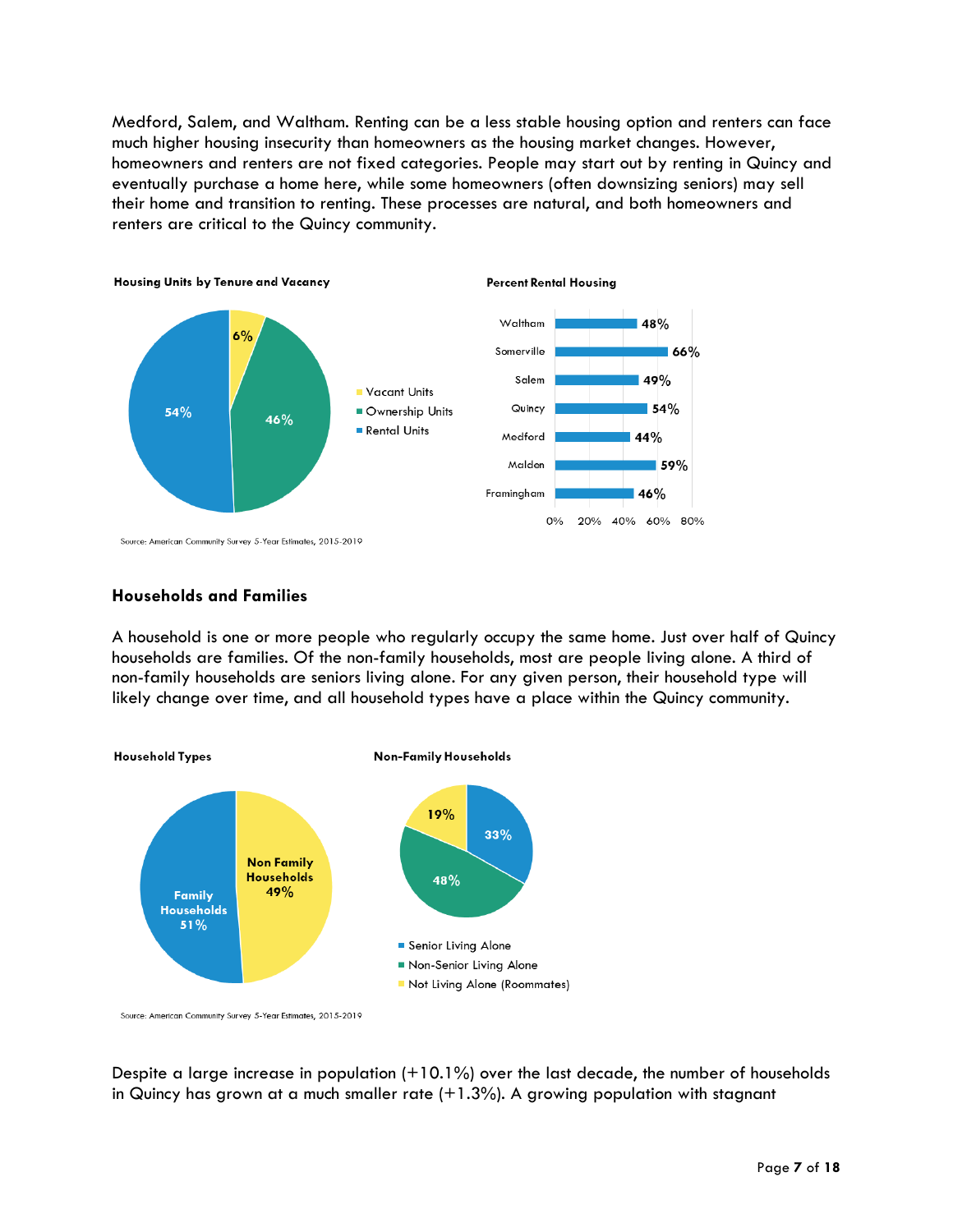households signals an increasing number of small households. The average household size in Quincy (2.26) is the second lowest of all context communities. Within Quincy, the average renter household size is much smaller (1.97) than owner household size (2.6). The prevalence of singleperson households likely drives this particularly low average renter household size.



Average Household Size by Tenancy

What data points about Quincy's population did you find surprising? Check all that apply.

- Population size and growth trends
- Racial and ethnic composition
- Age composition of householders
- Homeowner and renter breakdown
- Family and non-family breakdowns

What about this data surprised you?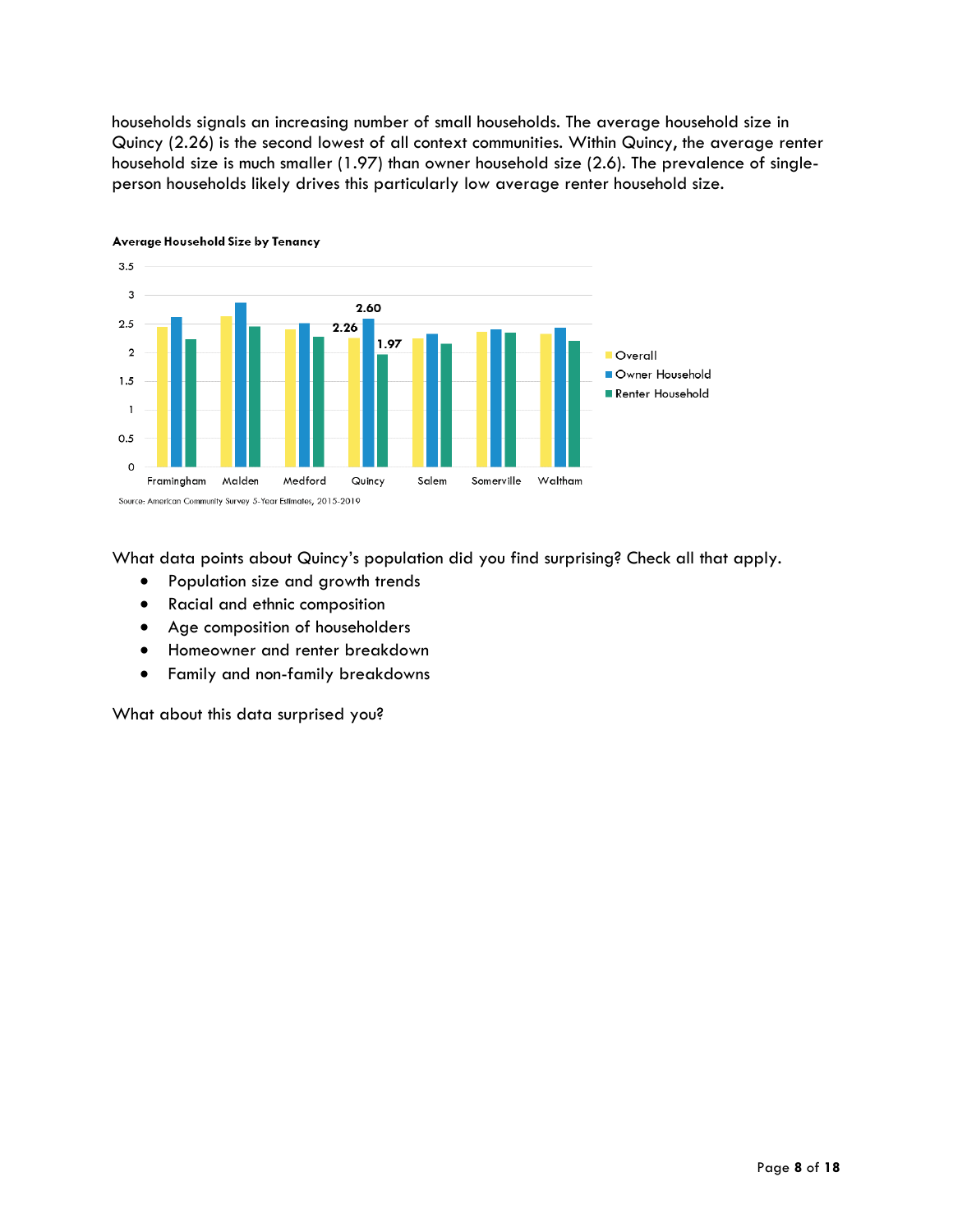## **Housing Stock**

### **Type of Housing**

There is a wide distribution of housing types in Quincy, with the most common types on both ends of the density spectrum. A third of housing units consist of detached single-family homes and 28% are multifamily and mixed-use buildings with 20 or more units. The next most common housing types are duplexes and small buildings with three to four units.



**Age of Housing**

Most housing in Quincy was built after 1940, reflecting the post-World War II economic boom that brought large increases in housing production to the communities on the South Shore. The only context communities with newer housing stocks overall are Framingham and Waltham. Over half off all housing units in Malden, Medford, Salem, and Somerville were built in 1939 or earlier.



**Housing Units by Year Built** 

Source: American Community Survey 5-Year Estimates, 2015-2019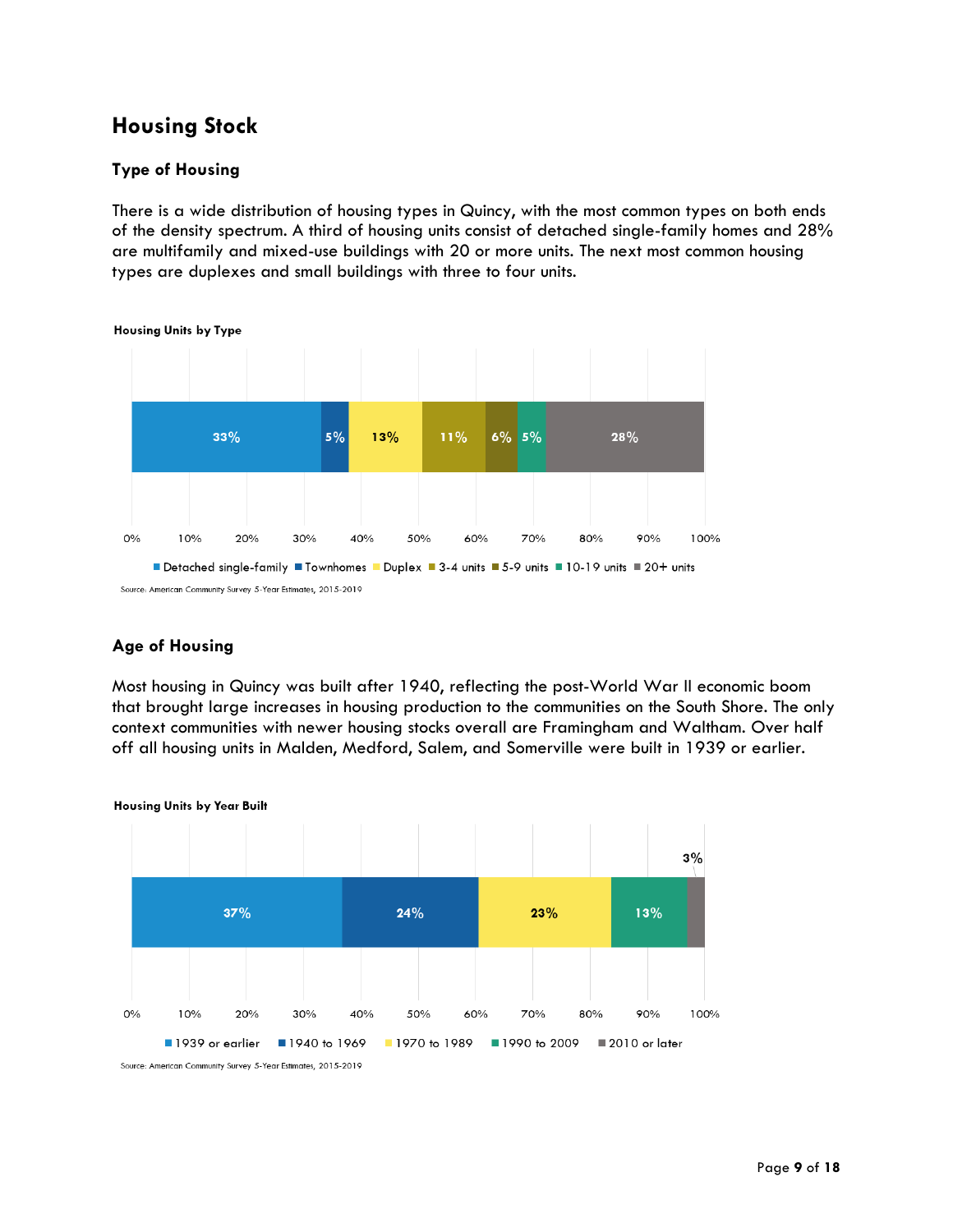#### **Number of Bedrooms**

The majority of housing units in Quincy have one or two bedrooms. Less than a third of units are considered "family-size," meaning they contain three or more bedrooms. Given the relative lack of larger units, it may be difficult for families with children or multigenerational households to find appropriate housing in Quincy. This can also lead to high housing prices for those units if there is there is high demand and a low supply.



#### **Housing Vacancy**

A "healthy" housing vacancy rate\* indicates that a household seeking housing can easily find it on the market but vacant homes do not sit empty for unreasonable amounts of time. For homeownership units, the healthy rate is between 2% and 3%. For rental units, the healthy rate is between 5% and 6%. Vacancy rates have been well below "healthy" rates for some time, and they are continuing to decrease. Too few available homes means that housing costs will rise.



#### Vacancy Rates, 2014 and 2019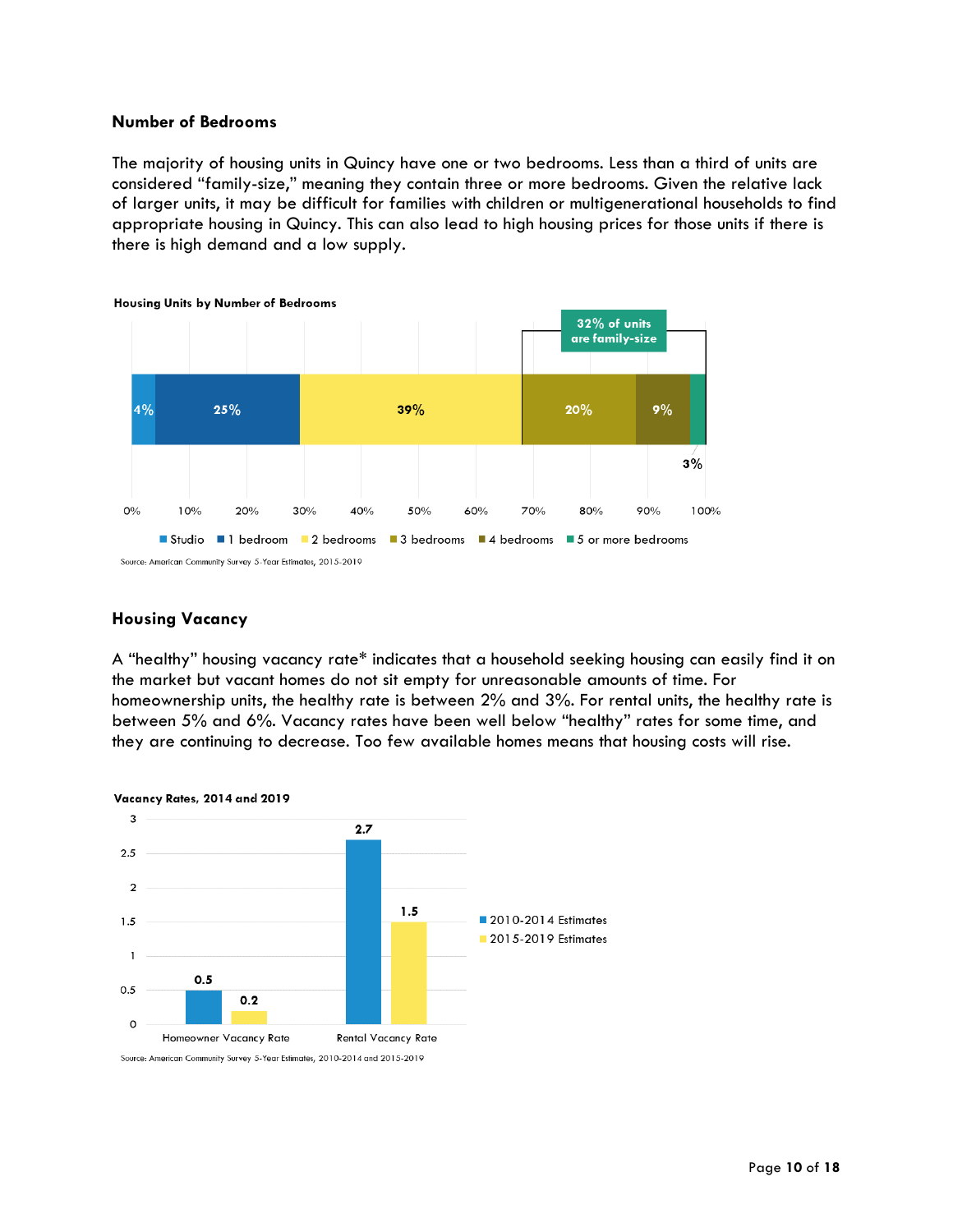\**Vacancy rate is a calculation which measures the proportion of the housing inventory which is vacant and for rent or sale. It assumes that not all vacant units will be rented or sold at any one time, as some landlords or owners will choose to hold onto empty units.*

What data points about Quincy's housing stock did you find surprising? Check all that apply.

- Composition of housing types/sizes
- Age of the housing stock
- Breakdown by number of bedrooms
- Vacancy rates

What about this data surprised you?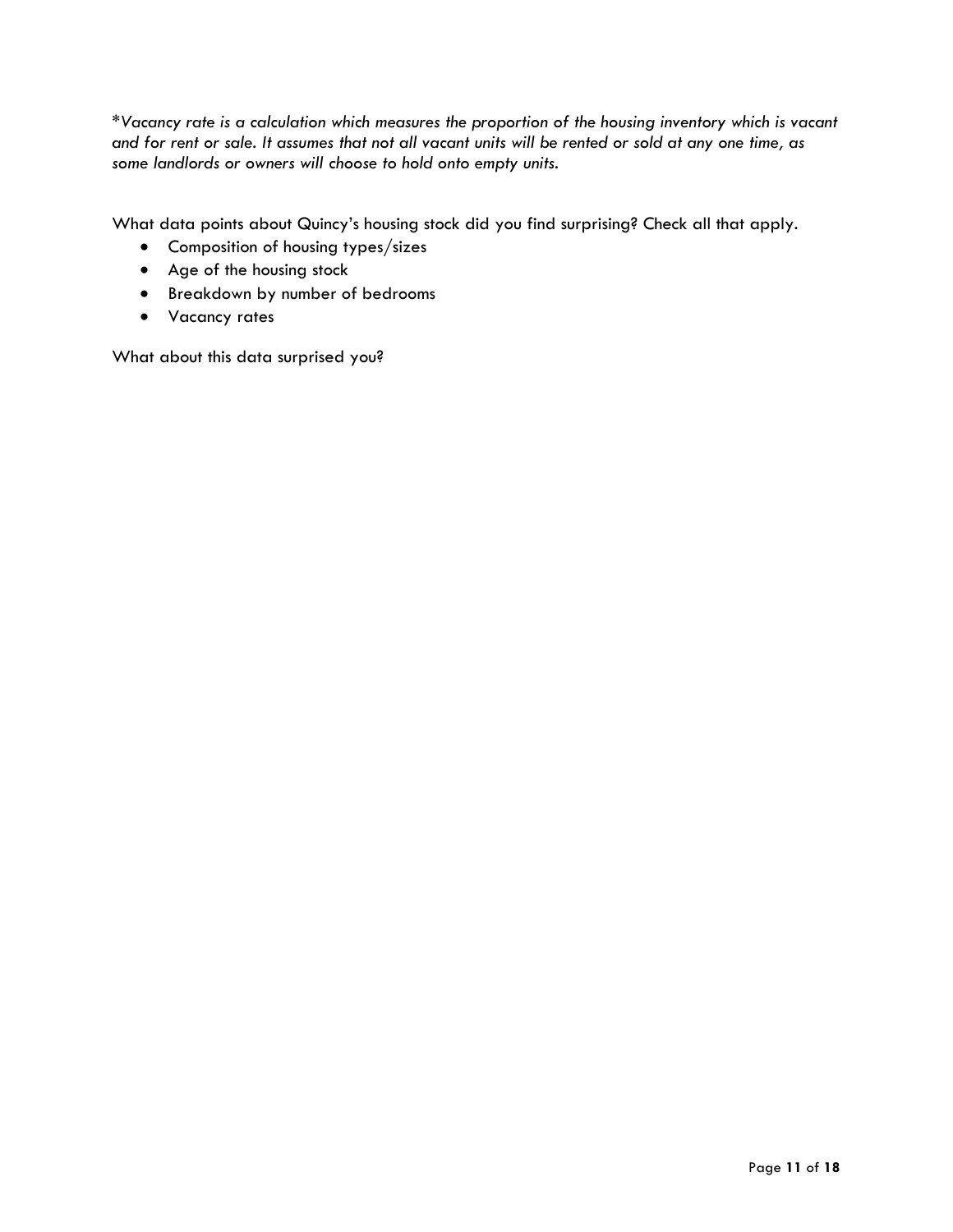# **Affordability**

#### **Sale Prices**

Median sales prices for condos and single-family homes have increased significantly since the last HPP was produced, with prices for both rising more than 50% since 2013. These increases in sale prices make homeownership further out of reach for many residents of Quincy who cannot afford a large down payment.



#### **Rents**

Median asking rents in Quincy for 2021 range from \$1,350 a month for a studio to \$3,200 a month for a four-bedroom apartment. While there has been a slight decline in overall rents since the start of the pandemic, rents are still much higher than many can afford. Four-bedroom units are the only apartment size that has continued to increase in cost throughout the pandemic, likely due the limited inventory and high demand for these units.



Source: MAPC Rental Listings Database, 2019-2021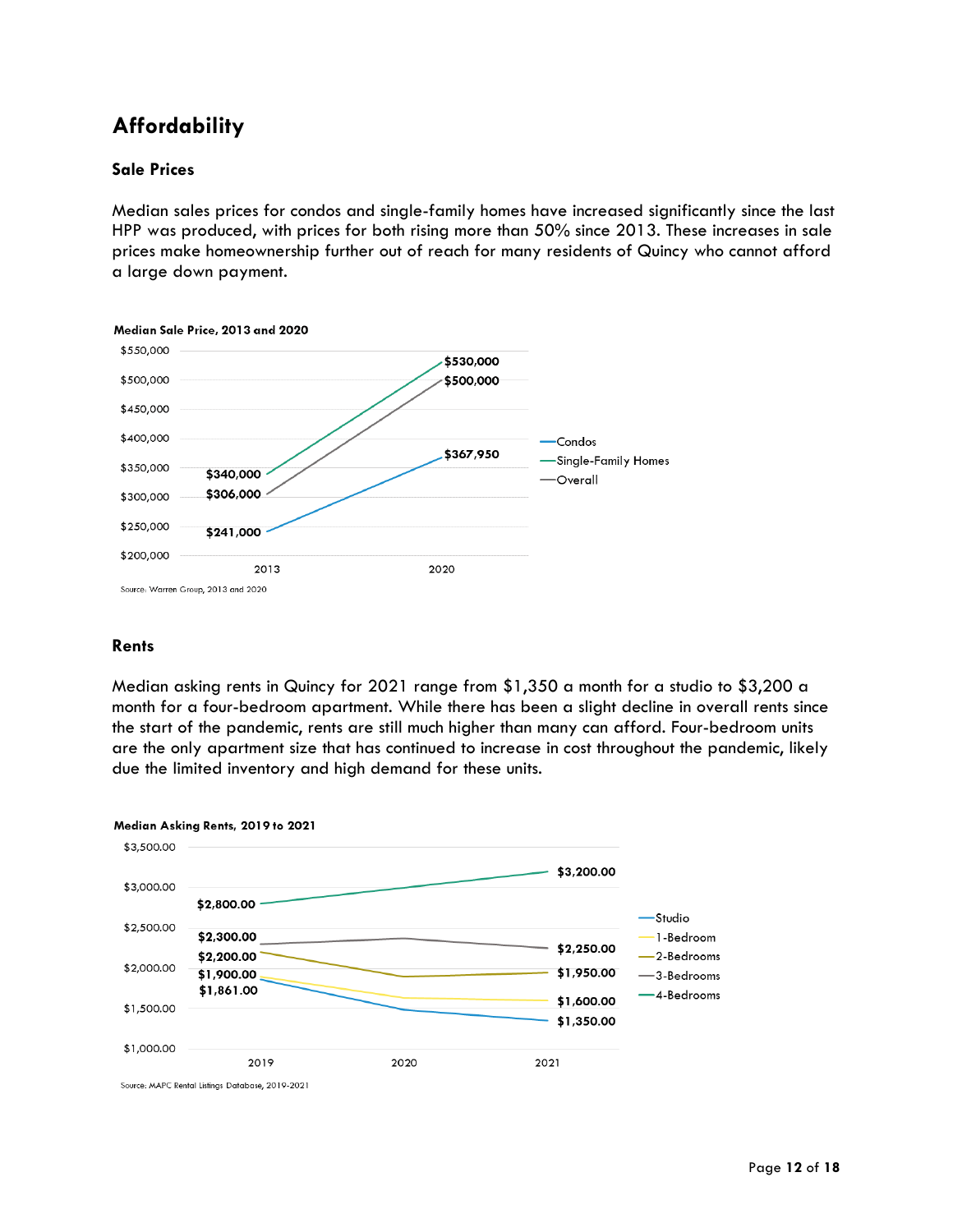#### **Household Income**

Renter household incomes are typically much lower than owner household incomes. Over a quarter of Quincy renters have incomes less than \$25,000 a year, which is just under the poverty income level in Massachusetts for a family of four. On the other hand, over a quarter of Quincy owner households make more than \$150,000 a year.



Households by Income

Source: MAPC Rental Listings Database, 2019-2021

#### **Income Status**

What do we mean when we say a household is "low-income," "high-income," or anything in between? When discussing housing, these phrases have specific meanings set by the federal government. Income status is determined by comparing a household's total pre-tax income and the number of people in the household to the "Area Median Income" (AMI), which is the median income for households across the Greater Boston region, including Quincy.

A household is "low-income" if its annual income is 80% or less of the AMI for a household of its size in the region. A household is "moderate-income" if it makes between 80-100% of the AMI, and "middle-income" and "high-income" households make 100% or more of AMI. A household falling under the umbrella of "low-income" can also be "very-low income" or "extremely lowincome" if it makes between 30-50% of the AMI or less than 30% of the AMI, respectively.

Most Affordable Housing or housing subsidy programs rely on income status to determine eligibility for assistance, so it is an important component in housing planning. It is also generally useful as a tool for understanding need in the community.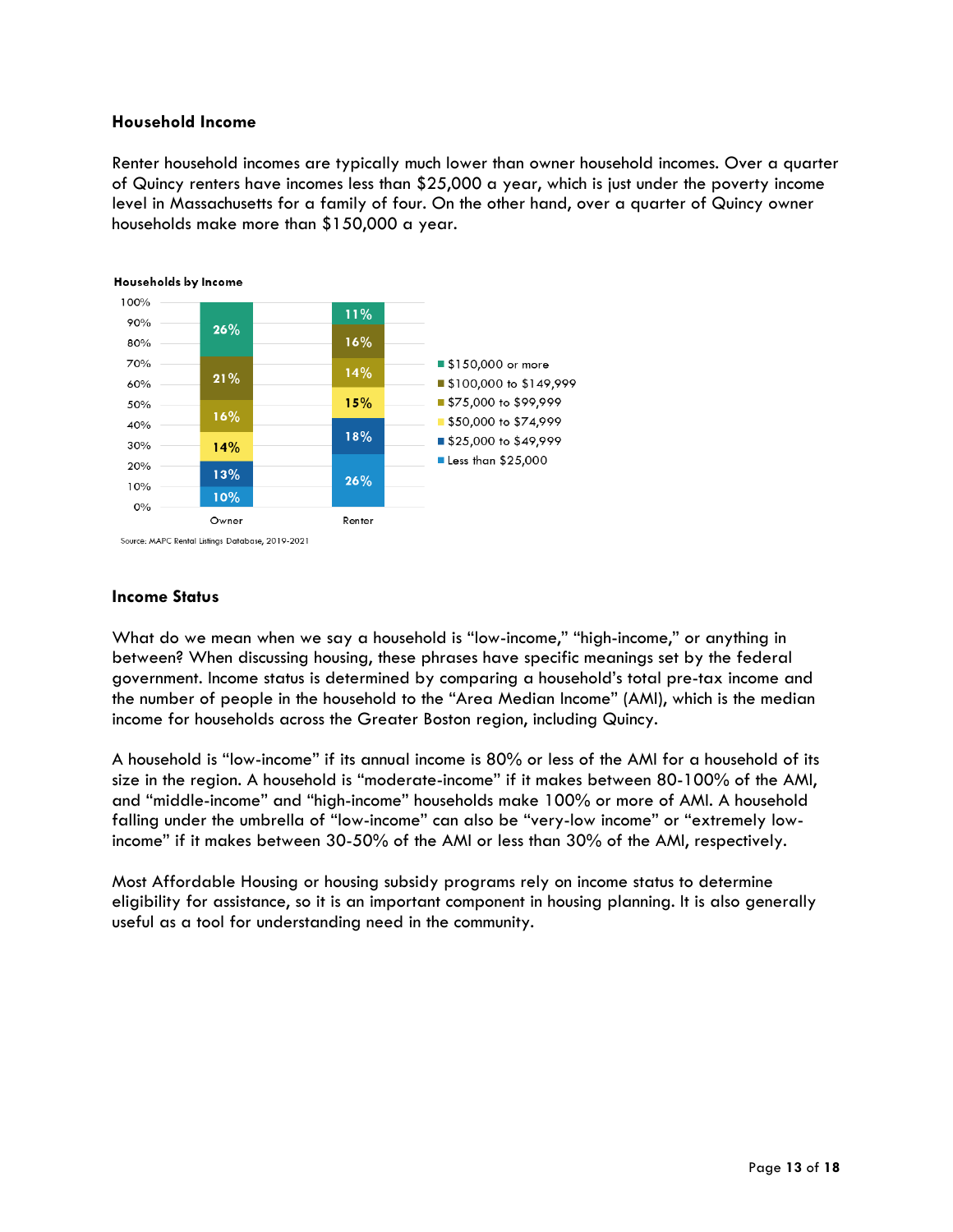| <b>Household Size</b> | Area Median<br>Income (AMI) | 80% AMI<br>(Low-Income) | 50% AMI<br>(Very Low-Income) | 30% AMI<br>(Extremely Low-Income) |
|-----------------------|-----------------------------|-------------------------|------------------------------|-----------------------------------|
| 1-person              | \$88,450                    | \$70,750                | \$47,000                     | \$28,200                          |
| 2-person              | \$101,100                   | \$80,850                | \$53,700                     | \$32,200                          |
| 3-person              | \$113,700                   | \$90,950                | \$60,400                     | \$36,250                          |
| 4-person              | \$126,350                   | \$101,050               | \$67,100                     | \$40,250                          |

Source: HUD FY 2021 Income Limits

More than half (53%) of all renters in Quincy are considered low-income and would qualify for most forms of subsidized housing. Further, over a quarter (27%) of renters are considered extremely low-income. In comparison, less than a third (31%) of owners are considered lowincome.



#### **Household Income Distribution**

#### **Cost Burden**

A household is "housing cost-burdened" when it pays 30% or more of its income for housing (such as rent, a mortgage, taxes, insurance, and/or utilities). Paying this much for housing often means a household will face tough financial decisions and may not be able to afford other necessities such as food, medicine, and transportation. At least 40% of all Quincy households are cost-burdened, with renters facing higher rates of cost-burden. About 18% of households are severely costburdened, meaning that more than half of their income goes to housing costs.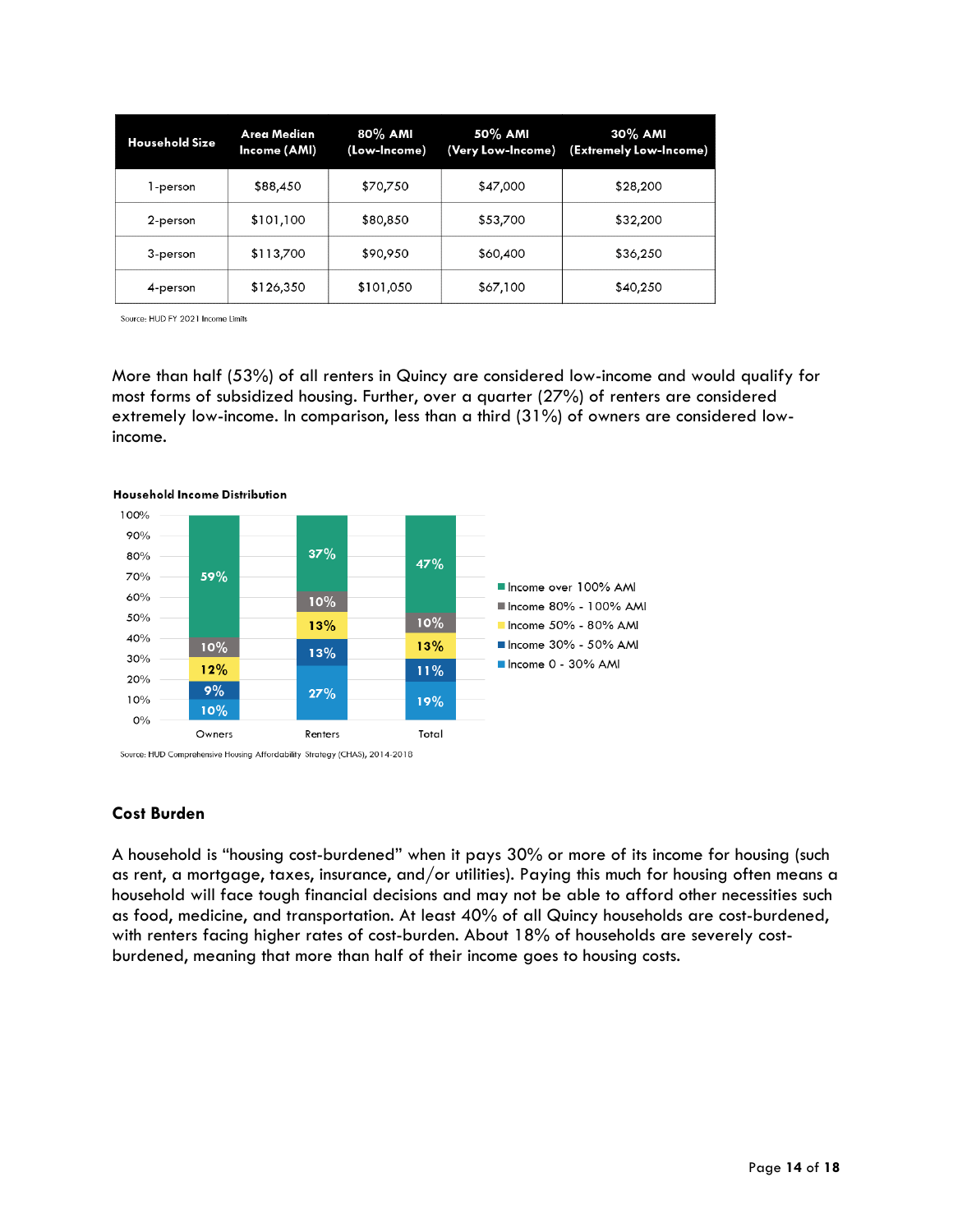

### **Affordable Housing**

When most people talk about housing affordability, they usually are referring to housing that works within their budget. When housing planners talk about "Affordable Housing" (with a capital "A" and "H"), they are referring to housing that by law can only be rented or sold to low-income households, and moderate-income households in some cases, without these households paying more than 30% of their income. Affordable Housing has restrictions on its deed that preserve affordability for decades or in perpetuity, ensuring that income-eligible households can stay in their communities. Historically, Affordable Housing was built by the government, but today it is typically built by nonprofit organizations using government subsidies. Market-rate developers also produce Affordable Housing units as required by local inclusionary zoning policies.

There are 4,253 deed-restricted Affordable Housing units in Quincy, 10% of the total year-round housing stock, according to the state's Subsidized Housing Inventory. With 17,325 low-income households, there is one Affordable Housing unit for every four low-income households in Quincy. Low-income households not living in deed-restricted Affordable Housing either live in an unsubsidized low-cost home, receive a rental subsidy voucher to live in a market-rate unit, or simply pay too much for their housing.



Source: Subsidized Housing Inventory 2021; American Community Survey 5-Year Estimates, 2015-2019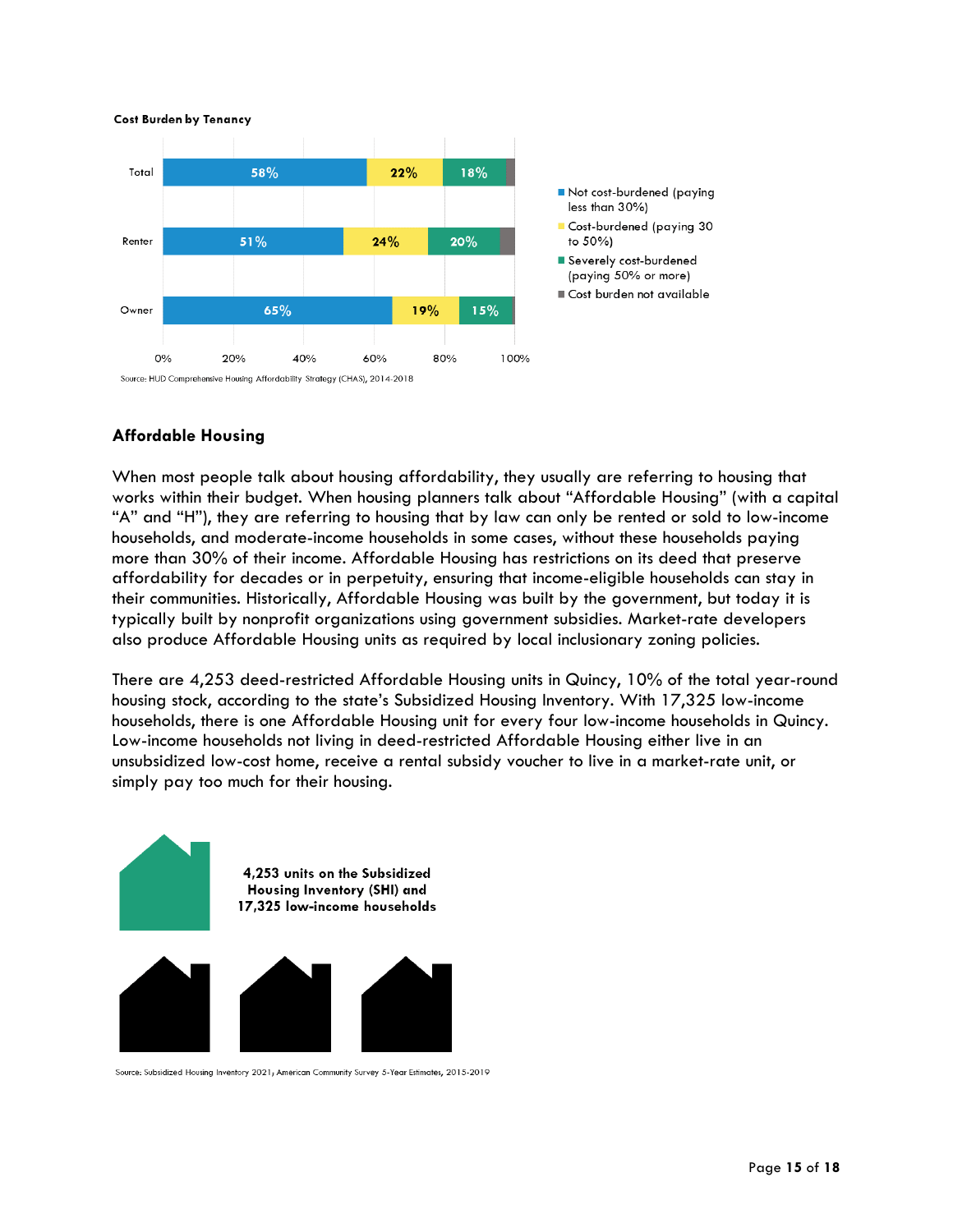What data points about Quincy's affordability did you find surprising? Check all that apply.

- Housing sale price growth
- Median rental prices
- Households by income (dollar amounts)
- Households by income status (low-income vs. moderate-income, etc.)
- Housing cost burden
- Amount of Affordable Housing

What about this data surprised you?

### **Further Research**

What issues are missing from this data profile? What housing issues would you like to learn more about?

Which data points do you think are most important to highlight? What feels important in your housing story?

# **Housing Vision**

Imagine your ideal version of Quincy in the future. Write down five words that describe this future.

Thinking about the five words you wrote above, how would you like housing to help achieve your vision of Quincy's future?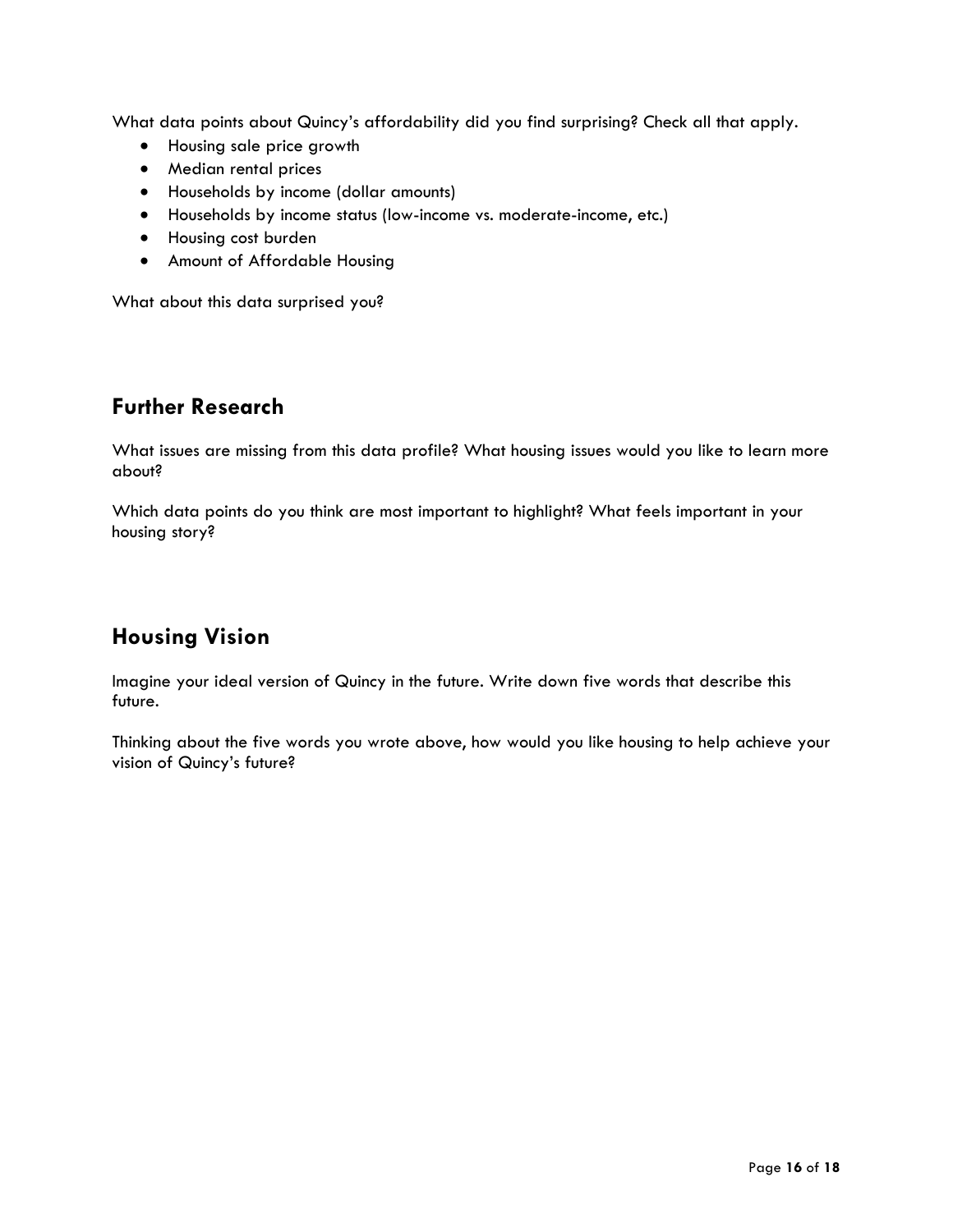## **Housing Priorities**

The first major step in this planning process is to set a vision for the future of housing, and goals that will help us realize that vision. In this part of the open house, we will ask you about your general housing priorities. These priorities will serve as a starting point to draft the plan's goals.

Below are some housing priorities this plan could address. For each potential priority, decide if it is a low, medium, or high priority for Quincy, and place a check mark in the corresponding box. You can add additional thoughts or questions about that priority in the notes column. Options are in a random order.

- Housing for new families
- Housing for single people
- Housing affordable to low-income households (up to 80% AMI)
- Housing affordable to extremely low-income and very low-income households (up to 30% and 50% AMI, respectively)
- Housing affordable to moderate-income households (80-100% AMI)
- Choices for downsizing
- Support for seniors to stay in their homes
- A range of housing types (such as single-family homes, duplexes, small multifamily buildings, and/or large multifamily buildings)
- More or better homeownership options
- More or better rental options
- More mixed-use development
- Housing near amenities (local retail, parks, etc.)
- Housing near transportation options
- Housing near jobs
- Housing accessible to people with disabilities
- Racial and ethnic integration in housing
- **•** Smaller housing options
- Multi-generational housing options

Use the space below to list any other housing priorities you would like to be considered or provide additional thoughts on potential priorities.